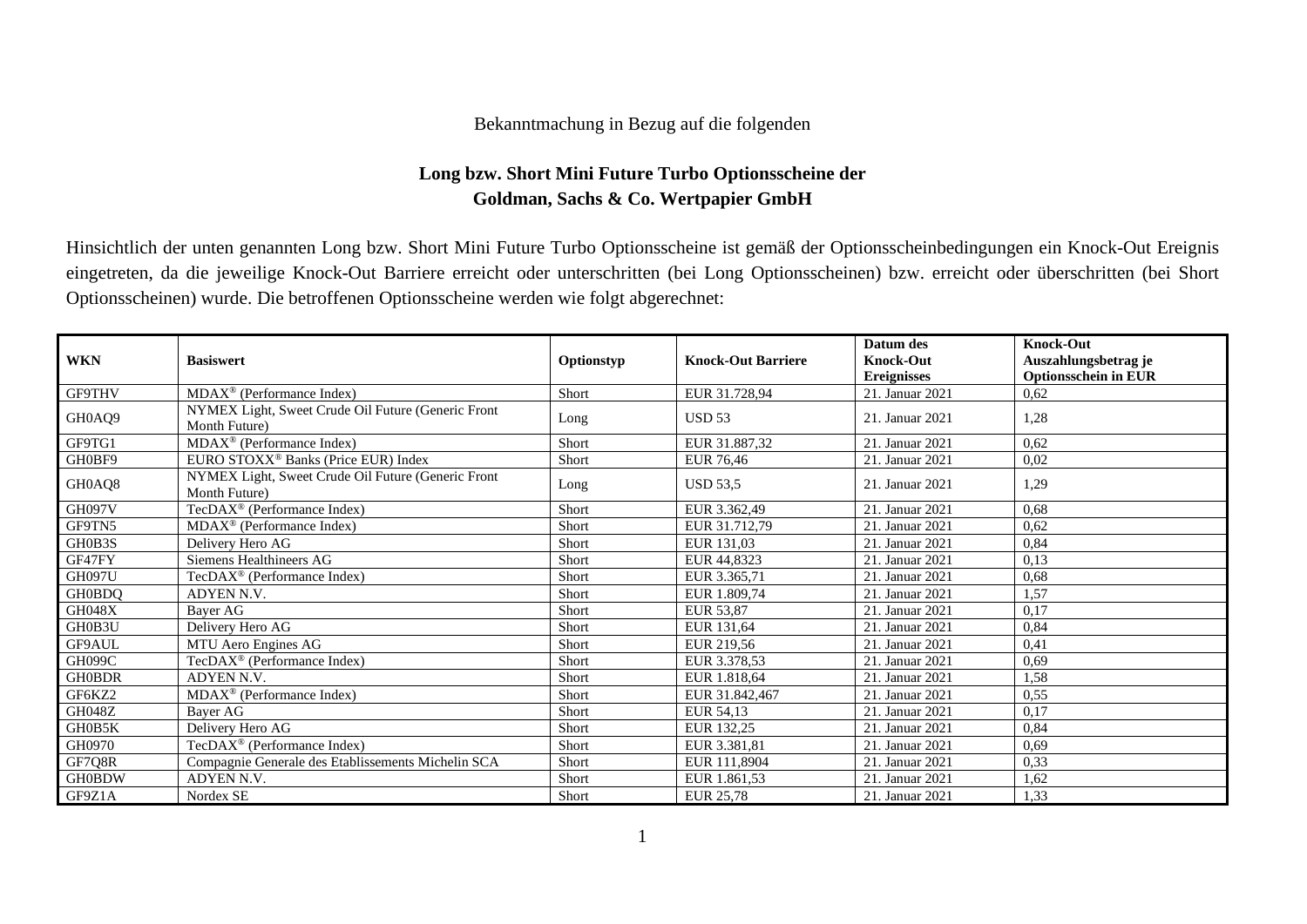| <b>Knock-Out</b><br>Auszahlungsbetrag je<br><b>WKN</b><br><b>Basiswert</b><br><b>Knock-Out Barriere</b><br>Optionstyp<br><b>Ereignisses</b><br><b>Optionsschein in EUR</b><br>GF6CL1<br>Dow Jones Industrial Average® Index<br>Short<br>USD 31.222,166<br>20. Januar 2021<br>0,52<br>EURO STOXX 50 <sup>®</sup> Index (Price EUR)<br><b>GH095A</b><br>Short<br>EUR 3.633,17<br>21. Januar 2021<br>0,74<br><b>GH019W</b><br>Short<br>20. Januar 2021<br><b>Barrick Gold Corporation</b><br><b>USD 23,95</b><br>0,6<br><b>GH0BEF</b><br>21. Januar 2021<br>Short<br><b>EUR 3,57</b><br>0,07<br>Aegon N.V.<br>GF4G56<br>Hochtief Aktiengesellschaft<br>EUR 88,2817<br>0,25<br>Short<br>21. Januar 2021<br><b>GH0BFC</b><br>Short<br>21. Januar 2021<br>0,02<br>EUR 76,61 |                                                 |  | Datum des | <b>Knock-Out</b> |
|-----------------------------------------------------------------------------------------------------------------------------------------------------------------------------------------------------------------------------------------------------------------------------------------------------------------------------------------------------------------------------------------------------------------------------------------------------------------------------------------------------------------------------------------------------------------------------------------------------------------------------------------------------------------------------------------------------------------------------------------------------------------------|-------------------------------------------------|--|-----------|------------------|
|                                                                                                                                                                                                                                                                                                                                                                                                                                                                                                                                                                                                                                                                                                                                                                       |                                                 |  |           |                  |
|                                                                                                                                                                                                                                                                                                                                                                                                                                                                                                                                                                                                                                                                                                                                                                       |                                                 |  |           |                  |
|                                                                                                                                                                                                                                                                                                                                                                                                                                                                                                                                                                                                                                                                                                                                                                       |                                                 |  |           |                  |
|                                                                                                                                                                                                                                                                                                                                                                                                                                                                                                                                                                                                                                                                                                                                                                       |                                                 |  |           |                  |
|                                                                                                                                                                                                                                                                                                                                                                                                                                                                                                                                                                                                                                                                                                                                                                       |                                                 |  |           |                  |
|                                                                                                                                                                                                                                                                                                                                                                                                                                                                                                                                                                                                                                                                                                                                                                       |                                                 |  |           |                  |
|                                                                                                                                                                                                                                                                                                                                                                                                                                                                                                                                                                                                                                                                                                                                                                       |                                                 |  |           |                  |
|                                                                                                                                                                                                                                                                                                                                                                                                                                                                                                                                                                                                                                                                                                                                                                       | EURO STOXX <sup>®</sup> Banks (Price EUR) Index |  |           |                  |
| <b>GH0BDU</b><br>ADYEN N.V.<br>Short<br>EUR 1.837,65<br>21. Januar 2021<br>1,6                                                                                                                                                                                                                                                                                                                                                                                                                                                                                                                                                                                                                                                                                        |                                                 |  |           |                  |
| GF0D4G<br>$AEX-Index^{\circledR}$<br>Short<br>21. Januar 2021<br>0,12<br>EUR 661,788                                                                                                                                                                                                                                                                                                                                                                                                                                                                                                                                                                                                                                                                                  |                                                 |  |           |                  |
| 21. Januar 2021<br>GH0AQP<br>CBOT Soybeans Future (Generic Front Month Future)<br>Short<br><b>USD 13,55</b><br>8,42                                                                                                                                                                                                                                                                                                                                                                                                                                                                                                                                                                                                                                                   |                                                 |  |           |                  |
| 0,02<br><b>GH0BFA</b><br>EURO STOXX <sup>®</sup> Banks (Price EUR) Index<br>Short<br><b>EUR 76,53</b><br>21. Januar 2021                                                                                                                                                                                                                                                                                                                                                                                                                                                                                                                                                                                                                                              |                                                 |  |           |                  |
| <b>GH0BDV</b><br>ADYEN N.V.<br>Short<br>EUR 1.827,64<br>21. Januar 2021<br>1,59                                                                                                                                                                                                                                                                                                                                                                                                                                                                                                                                                                                                                                                                                       |                                                 |  |           |                  |
| GF9TGR<br>MDAX <sup>®</sup> (Performance Index)<br>EUR 31.858,4<br>Short<br>21. Januar 2021<br>0,62                                                                                                                                                                                                                                                                                                                                                                                                                                                                                                                                                                                                                                                                   |                                                 |  |           |                  |
| GF6XD5<br>MDAX <sup>®</sup> (Performance Index)<br>Short<br>21. Januar 2021<br>0.6<br>EUR 31.780,879                                                                                                                                                                                                                                                                                                                                                                                                                                                                                                                                                                                                                                                                  |                                                 |  |           |                  |
| 21. Januar 2021<br>CBOT Soybeans Future (Generic Front Month Future)<br>Short<br>8,49<br><b>GH0AQM</b><br><b>USD 13,65</b>                                                                                                                                                                                                                                                                                                                                                                                                                                                                                                                                                                                                                                            |                                                 |  |           |                  |
| GH0B4V<br>Short<br>21. Januar 2021<br>0,14<br>HeidelbergCement AG<br>EUR 67,9                                                                                                                                                                                                                                                                                                                                                                                                                                                                                                                                                                                                                                                                                         |                                                 |  |           |                  |
| <b>GH0BDS</b><br>ADYEN N.V.<br>EUR 1.848,87<br>21. Januar $2021$<br>Short<br>1,61                                                                                                                                                                                                                                                                                                                                                                                                                                                                                                                                                                                                                                                                                     |                                                 |  |           |                  |
| $AEX-Index^{\circledR}$<br>0,13<br>GF9RD8<br>Short<br>EUR 663,35<br>21. Januar 2021                                                                                                                                                                                                                                                                                                                                                                                                                                                                                                                                                                                                                                                                                   |                                                 |  |           |                  |
| 8,46<br><b>GH0AQN</b><br><b>CBOT Sovbeans Future (Generic Front Month Future)</b><br>Short<br><b>USD 13.6</b><br>21. Januar 2021                                                                                                                                                                                                                                                                                                                                                                                                                                                                                                                                                                                                                                      |                                                 |  |           |                  |
| GH0B3J<br>21. Januar 2021<br>Short<br>EUR 66,6<br>0,14<br>HeidelbergCement AG                                                                                                                                                                                                                                                                                                                                                                                                                                                                                                                                                                                                                                                                                         |                                                 |  |           |                  |
| <b>GH0BHQ</b><br>EUR 457,72<br>21. Januar 2021<br>ASML Holding N.V.<br>Short<br>0,94                                                                                                                                                                                                                                                                                                                                                                                                                                                                                                                                                                                                                                                                                  |                                                 |  |           |                  |
| <b>GH0BDT</b><br>ADYEN N.V.<br>EUR 1.886,53<br>21. Januar 2021<br>Short<br>1,64                                                                                                                                                                                                                                                                                                                                                                                                                                                                                                                                                                                                                                                                                       |                                                 |  |           |                  |
| <b>GH0BCS</b><br>MDAX <sup>®</sup> (Performance Index)<br>Short<br>EUR 31.496,58<br>21. Januar 2021<br>0,64                                                                                                                                                                                                                                                                                                                                                                                                                                                                                                                                                                                                                                                           |                                                 |  |           |                  |
| GH0AQJ<br>Short<br><b>USD 13,8</b><br>21. Januar 2021<br>8,58<br>CBOT Soybeans Future (Generic Front Month Future)                                                                                                                                                                                                                                                                                                                                                                                                                                                                                                                                                                                                                                                    |                                                 |  |           |                  |
| GF0HS6<br>$AEX-Index^{\circledR}$<br>0,12<br>Short<br>EUR 662,68<br>21. Januar 2021                                                                                                                                                                                                                                                                                                                                                                                                                                                                                                                                                                                                                                                                                   |                                                 |  |           |                  |
| GF6G7U<br>Volkswagen AG<br>Short<br>EUR 157,9748<br>21. Januar 2021<br>0,29                                                                                                                                                                                                                                                                                                                                                                                                                                                                                                                                                                                                                                                                                           |                                                 |  |           |                  |
| GH0B51<br>0,14<br>HeidelbergCement AG<br>Short<br>EUR 67,25<br>21. Januar 2021                                                                                                                                                                                                                                                                                                                                                                                                                                                                                                                                                                                                                                                                                        |                                                 |  |           |                  |
| <b>GH0BHM</b><br>21. Januar 2021<br>ASML Holding N.V.<br>Short<br>EUR 455,14<br>0,93                                                                                                                                                                                                                                                                                                                                                                                                                                                                                                                                                                                                                                                                                  |                                                 |  |           |                  |
| GH0BF3<br><b>AIXTRON SE</b><br>EUR 15,75<br>21. Januar 2021<br>0,83<br>Short                                                                                                                                                                                                                                                                                                                                                                                                                                                                                                                                                                                                                                                                                          |                                                 |  |           |                  |
| <b>GH0BDY</b><br>ADYEN N.V.<br>Short<br>EUR 1.800,77<br>21. Januar 2021<br>1,57                                                                                                                                                                                                                                                                                                                                                                                                                                                                                                                                                                                                                                                                                       |                                                 |  |           |                  |
| <b>GH0AQK</b><br>21. Januar 2021<br>8,55<br>CBOT Soybeans Future (Generic Front Month Future)<br>Short<br><b>USD 13,75</b>                                                                                                                                                                                                                                                                                                                                                                                                                                                                                                                                                                                                                                            |                                                 |  |           |                  |
| <b>GH0BET</b><br>Short<br><b>EUR 92,5</b><br>21. Januar 2021<br>0,19<br>Airbus SE                                                                                                                                                                                                                                                                                                                                                                                                                                                                                                                                                                                                                                                                                     |                                                 |  |           |                  |
| GH0B3V<br>HeidelbergCement AG<br>Short<br>EUR 67,58<br>21. Januar 2021<br>0,14                                                                                                                                                                                                                                                                                                                                                                                                                                                                                                                                                                                                                                                                                        |                                                 |  |           |                  |
| <b>GH0BGS</b><br>21. Januar 2021<br>Aareal Bank AG<br>Short<br>EUR 21,26<br>0,07                                                                                                                                                                                                                                                                                                                                                                                                                                                                                                                                                                                                                                                                                      |                                                 |  |           |                  |
| ICE Brent Crude Oil Future (Generic Front Month<br><b>USD 56</b><br><b>GH0AQB</b><br>21. Januar 2021<br>1,35<br>Long<br>Future)                                                                                                                                                                                                                                                                                                                                                                                                                                                                                                                                                                                                                                       |                                                 |  |           |                  |
| CBOT Soybeans Future (Generic Front Month Future)<br>Short<br><b>GH0AQL</b><br><b>USD 13,7</b><br>21. Januar 2021<br>8,52                                                                                                                                                                                                                                                                                                                                                                                                                                                                                                                                                                                                                                             |                                                 |  |           |                  |
| GB2H7Z<br>TecDAX <sup>®</sup> (Performance Index)<br>Short<br>EUR 3.376,619<br>21. Januar 2021<br>0,63                                                                                                                                                                                                                                                                                                                                                                                                                                                                                                                                                                                                                                                                |                                                 |  |           |                  |
| GF9EAD<br>S&P 500 <sup>®</sup> Index<br>0,65<br>Short<br>20. Januar 2021<br>USD 3.856,464                                                                                                                                                                                                                                                                                                                                                                                                                                                                                                                                                                                                                                                                             |                                                 |  |           |                  |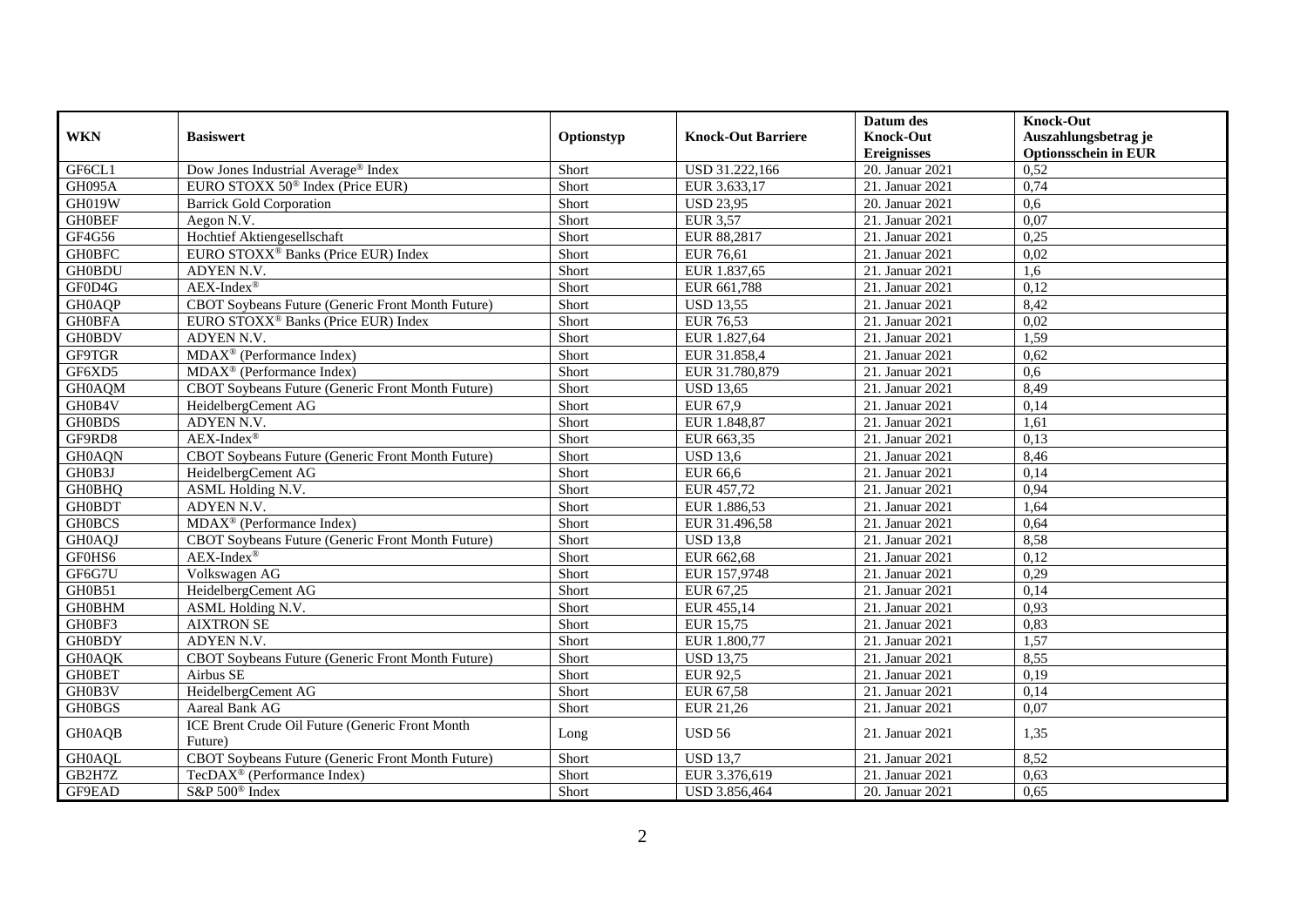|               |                                                       |            |                           | Datum des                     | <b>Knock-Out</b>            |
|---------------|-------------------------------------------------------|------------|---------------------------|-------------------------------|-----------------------------|
| <b>WKN</b>    | <b>Basiswert</b>                                      | Optionstyp | <b>Knock-Out Barriere</b> | <b>Knock-Out</b>              | Auszahlungsbetrag je        |
|               |                                                       |            |                           | <b>Ereignisses</b>            | <b>Optionsschein in EUR</b> |
| <b>GH0BEW</b> | Airbus SE                                             | Short      | EUR 93,39                 | $\overline{21}$ . Januar 2021 | 0,19                        |
| GH0B49        | HeidelbergCement AG                                   | Short      | EUR 66,93                 | 21. Januar 2021               | 0,14                        |
| GC7CF7        | Porsche Automobil Holding SE                          | Short      | EUR 59,5138               | 21. Januar 2021               | 0,11                        |
| <b>GH0AQT</b> | CBOT Wheat Future (Generic Front Month Future)        | Short      | <b>USD 6,7</b>            | 21. Januar 2021               | 2,91                        |
| <b>GH0BEU</b> | Airbus SE                                             | Short      | EUR 92,94                 | 21. Januar 2021               | 0,19                        |
| GF6G8E        | Volkswagen AG                                         | Short      | EUR 158,4424              | 21. Januar 2021               | 0,29                        |
| GH0945        | FTSE 100 Index                                        | Short      | GBP 6.760                 | 21. Januar 2021               | 1,53                        |
| <b>GH0AQU</b> | CBOT Wheat Future (Generic Front Month Future)        | Short      | $\overline{$ USD 6,65     | 21. Januar 2021               | 2,89                        |
| <b>GH0BER</b> | Airbus SE                                             | Short      | EUR 92,05                 | 21. Januar 2021               | 0,19                        |
| GH0949        | FTSE 100 Index                                        | Short      | GBP 6.760                 | 21. Januar 2021               | 1,61                        |
| <b>GH0AQV</b> | CBOT Wheat Future (Generic Front Month Future)        | Short      | <b>USD 6,6</b>            | 21. Januar 2021               | 2,87                        |
| GH0948        | FTSE 100 Index                                        | Short      | GBP 6.770                 | 21. Januar 2021               | 1,57                        |
| GH0BG3        | <b>AIXTRON SE</b>                                     | Short      | <b>EUR 15,58</b>          | 21. Januar 2021               | 0,82                        |
| GH066T        | Airbnb. Inc.                                          | Long       | <b>USD 162.65</b>         | 20. Januar 2021               | 0,88                        |
| GH0BG4        | <b>AIXTRON SE</b>                                     | Short      | EUR 15,67                 | 21. Januar 2021               | 0,82                        |
| <b>GH066S</b> | Airbnb, Inc.                                          | Long       | <b>USD 163,68</b>         | 20. Januar 2021               | 0,88                        |
| GH066Z        | Airbnb, Inc.                                          | Long       | <b>USD 161.5</b>          | 20. Januar 2021               | 0,87                        |
| GH08WB        | $\overline{\text{DAX}^{\otimes}}$ (Performance Index) | Short      | EUR 13.988,51             | 21. Januar 2021               | 1,4                         |
| GH05ZZ        | $DAX^{\circledR}$ (Performance Index)                 | Short      | EUR 14.002,7              | 21. Januar 2021               | 1,39                        |
| GH0616        | $\text{DAX}^{\circledast}$ (Performance Index)        | Short      | EUR 13.968,61             | 21. Januar 2021               | 1,38                        |
| GH08VT        | DAX <sup>®</sup> (Performance Index)                  | Short      | EUR 13.995,37             | 21. Januar 2021               | 1,4                         |
| <b>GH08V7</b> | $DAX^{\circledast}$ (Performance Index)               | Short      | EUR 13.954,23             | 21. Januar 2021               | 1,4                         |
| GH08X4        | DAX <sup>®</sup> (Performance Index)                  | Short      | EUR 13.981,66             | 21. Januar 2021               | 1,4                         |
| GH048Y        | <b>Bayer AG</b>                                       | Short      | <b>EUR 54,38</b>          | 21. Januar 2021               | 0,17                        |
| GH0BG2        | EURO STOXX <sup>®</sup> Banks (Price EUR) Index       | Short      | <b>EUR 76,68</b>          | 21. Januar 2021               | 0,02                        |
| GH048T        | Bayer AG                                              | Short      | <b>EUR 54,64</b>          | 21. Januar 2021               | 0,17                        |
| GH0B6B        | Delivery Hero AG                                      | Short      | EUR 132,86                | 21. Januar 2021               | 0,85                        |
| <b>GF9ENK</b> | Deutsche Post AG                                      | Short      | <b>EUR 43,8</b>           | 21. Januar 2021               | 0,08                        |
| GH0972        | TecDAX <sup>®</sup> (Performance Index)               | Short      | EUR 3.384,94              | 21. Januar 2021               | 0,69                        |
| GF3VND        | Cancom SE                                             | Short      | EUR 49,207                | 21. Januar 2021               | 0,2                         |
| GF6GB2        | Volkswagen AG                                         | Short      | EUR 158,9391              | 21. Januar 2021               | 0,29                        |
| <b>GH0BHP</b> | ASML Holding N.V.                                     | Short      | EUR 460,3                 | 21. Januar 2021               | 0,94                        |
| <b>GH0AQC</b> | ICE Brent Crude Oil Future (Generic Front Month       |            | <b>USD 55,5</b>           | 21. Januar 2021               | 1,34                        |
|               | Future)                                               | Long       |                           |                               |                             |
| <b>GH0BHT</b> | ASML Holding N.V.                                     | Short      | EUR 465,47                | 21. Januar 2021               | 0,95                        |
| GC618V        | ASML Holding N.V.                                     | Short      | EUR 463,4645              | 21. Januar 2021               | 0,86                        |
| <b>GH0BHS</b> | ASML Holding N.V.                                     | Short      | EUR 468,05                | 21. Januar 2021               | 0,96                        |
| <b>GH0BFZ</b> | <b>AIXTRON SE</b>                                     | Short      | EUR 15,91                 | 21. Januar 2021               | 0,84                        |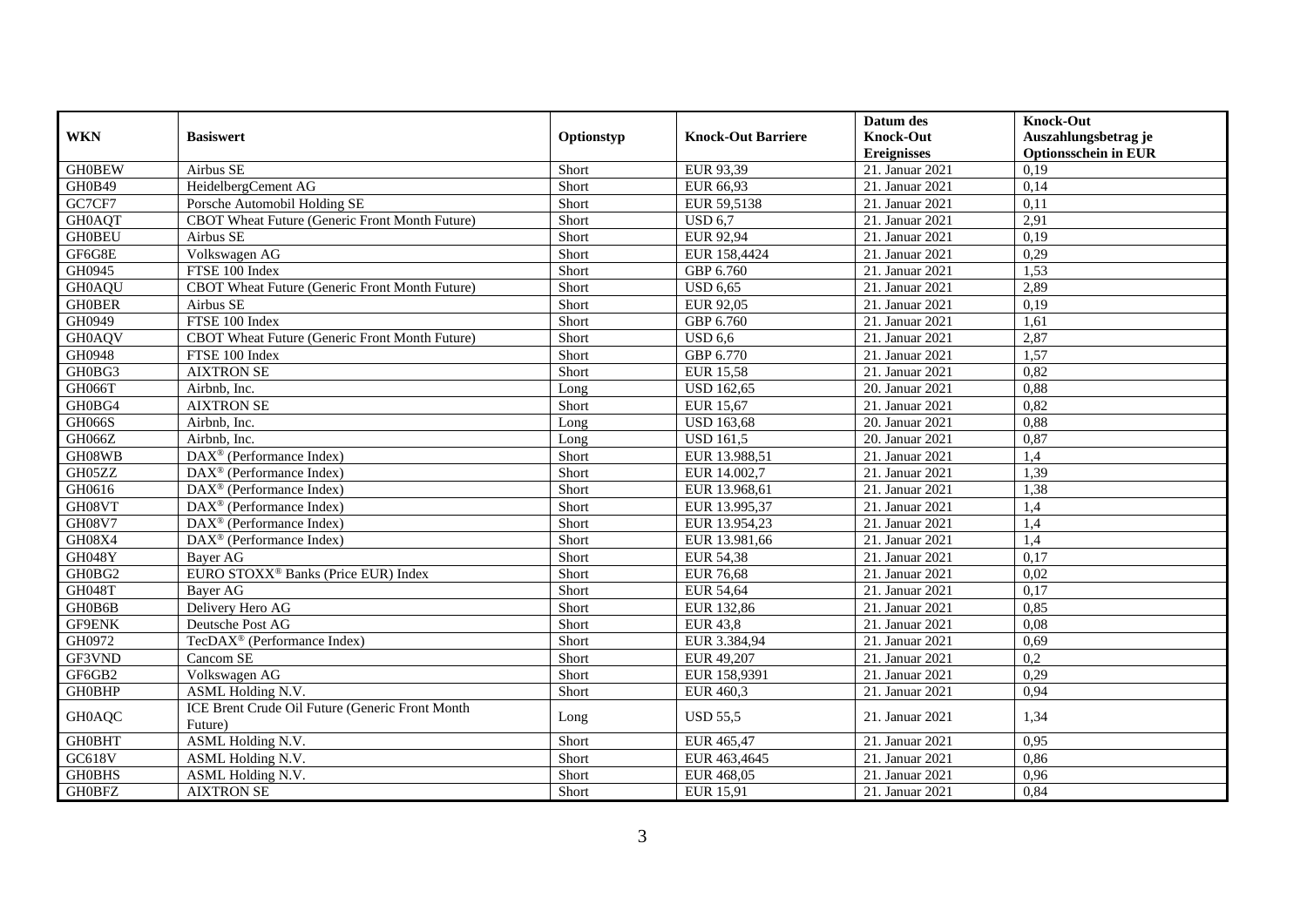|               |                                                   |            |                           | Datum des          | <b>Knock-Out</b>            |
|---------------|---------------------------------------------------|------------|---------------------------|--------------------|-----------------------------|
| <b>WKN</b>    | <b>Basiswert</b>                                  | Optionstyp | <b>Knock-Out Barriere</b> | <b>Knock-Out</b>   | Auszahlungsbetrag je        |
|               |                                                   |            |                           | <b>Ereignisses</b> | <b>Optionsschein in EUR</b> |
| GF1W03        | $AEX-Index^{\circledR}$                           | Short      | EUR 665,111               | 21. Januar 2021    | 0,12                        |
| GB7Q35        | GBP/USD (WM-Fixing)                               | Short      | <b>USD 1,37465</b>        | 21. Januar 2021    | 0,99                        |
| GH0B36        | Delivery Hero AG                                  | Short      | EUR 133,47                | 21. Januar 2021    | 0,85                        |
| <b>GH0BHU</b> | ASML Holding N.V.                                 | Short      | EUR 470,63                | 21. Januar 2021    | 0,96                        |
| <b>GH0BGK</b> | ASML Holding N.V.                                 | Short      | EUR 473,22                | 21. Januar 2021    | 0,97                        |
| GF6G6U        | Volkswagen AG                                     | Short      | EUR 159,4845              | 21. Januar 2021    | 0,3                         |
| GH067Y        | Infineon Technologies AG                          | Short      | EUR 35,64                 | 21. Januar 2021    | 1,48                        |
| GF9M2G        | $AEX-Index^{\circledR}$                           | Short      | EUR 665,99                | 21. Januar $2021$  | 0,13                        |
| GH0AQH        | CBOT Soybeans Future (Generic Front Month Future) | Short      | <b>USD 13,85</b>          | 21. Januar 2021    | 8,61                        |
| GF9YJQ        | 1 Feinunze Platin, Feinheit mind. 0,9995          | Short      | <b>USD 1.132,4</b>        | 21. Januar 2021    | 0,49                        |
| <b>GH059Z</b> | 1 Feinunze Platin, Feinheit mind. 0,9995          | Short      | <b>USD 1.136</b>          | 21. Januar 2021    | 0,49                        |
| GA5B81        | Cotton No. 2 Future (Generic Front Month Future)  | Short      | <b>USD 0.83</b>           | 21. Januar 2021    | 0,22                        |
| GH098Y        | Airbus SE                                         | Long       | EUR 90,42                 | 21. Januar 2021    | 0,18                        |
| GH064H        | Infineon Technologies AG                          | Short      | EUR 35,81                 | 21. Januar 2021    | 1,48                        |
| GH0B3Q        | Delivery Hero AG                                  | Short      | EUR 134,09                | 21. Januar 2021    | 0,86                        |
| GF8QB5        | Volkswagen AG                                     | Short      | EUR 160,5987              | 21. Januar 2021    | 0,3                         |
| GH0B6E        | Delivery Hero AG                                  | Short      | EUR 134,7                 | 21. Januar 2021    | 0,86                        |
| GF6G7N        | Volkswagen AG                                     | Short      | EUR 160,0787              | 21. Januar 2021    | 0,3                         |
| GF9WSW        | Anheuser-Busch InBev N.V.                         | Long       | EUR 55,81                 | 21. Januar 2021    | 0,11                        |
| GH05A0        | 1 Feinunze Platin, Feinheit mind. 0,9995          | Short      | <b>USD 1.151,1</b>        | 21. Januar 2021    | 0,5                         |
| GF4Z7N        | Volkswagen AG                                     | Short      | EUR 161,0301              | 21. Januar 2021    | 0,3                         |
| GF6G98        | Volkswagen AG                                     | Short      | EUR 161,4423              | 21. Januar 2021    | 0,3                         |
| GH0B48        | Delivery Hero AG                                  | Short      | EUR 135,36                | 21. Januar 2021    | 0,86                        |
| GH016G        | Allianz SE                                        | Long       | EUR 199,08                | 21. Januar 2021    | 0,38                        |
| GF85XK        | Vonovia SE                                        | Long       | EUR 55,3322               | 21. Januar 2021    | 0,1                         |
| GF9TPY        | Apple Inc.                                        | Short      | <b>USD 132,66</b>         | 21. Januar 2021    | 0,33                        |
| <b>GH0BDD</b> | NASDAQ-100 Index®                                 | Short      | USD 13.074,98             | 21. Januar 2021    | 2,2                         |
| <b>GH0BDB</b> | NASDAQ-100 Index®                                 | Short      | USD 13.049,49             | 21. Januar 2021    | 2,2                         |
| GH0BD5        | S&P 500 <sup>®</sup> Index                        | Short      | <b>USD 3.815,54</b>       | 21. Januar 2021    | 0,64                        |
| <b>GH0BDG</b> | NASDAQ-100 Index®                                 | Short      | USD 13.087,7              | 21. Januar 2021    | 2,21                        |
| <b>GH0BDH</b> | NASDAQ-100 Index®                                 | Short      | USD 13.100,45             | 21. Januar 2021    | 2,21                        |
| <b>GH0BDE</b> | NASDAQ-100 Index®                                 | Short      | USD 13.036,78             | 21. Januar 2021    | 2,2                         |
| <b>GH0BDF</b> | NASDAQ-100 Index®                                 | Short      | USD 13.062,21             | 21. Januar 2021    | 2,2                         |
| GH0BD3        | S&P 500 <sup>®</sup> Index                        | Short      | <b>USD 3.811,83</b>       | 21. Januar 2021    | 0,64                        |
| GB7KK3        | Dow Jones Industrial Average® Index               | Short      | USD 31.238,72             | 21. Januar 2021    | 0,53                        |
| GC9CCB        | NASDAQ-100 Index®                                 | Short      | USD 13.345,959            | 21. Januar 2021    | 2,13                        |
| GH0494        | Plug Power Inc                                    | Long       | <b>USD 59,92</b>          | 21. Januar 2021    | 4,47                        |
| GH0652        | Twitter, Inc.                                     | Short      | <b>USD 47,95</b>          | 21. Januar 2021    | 0,21                        |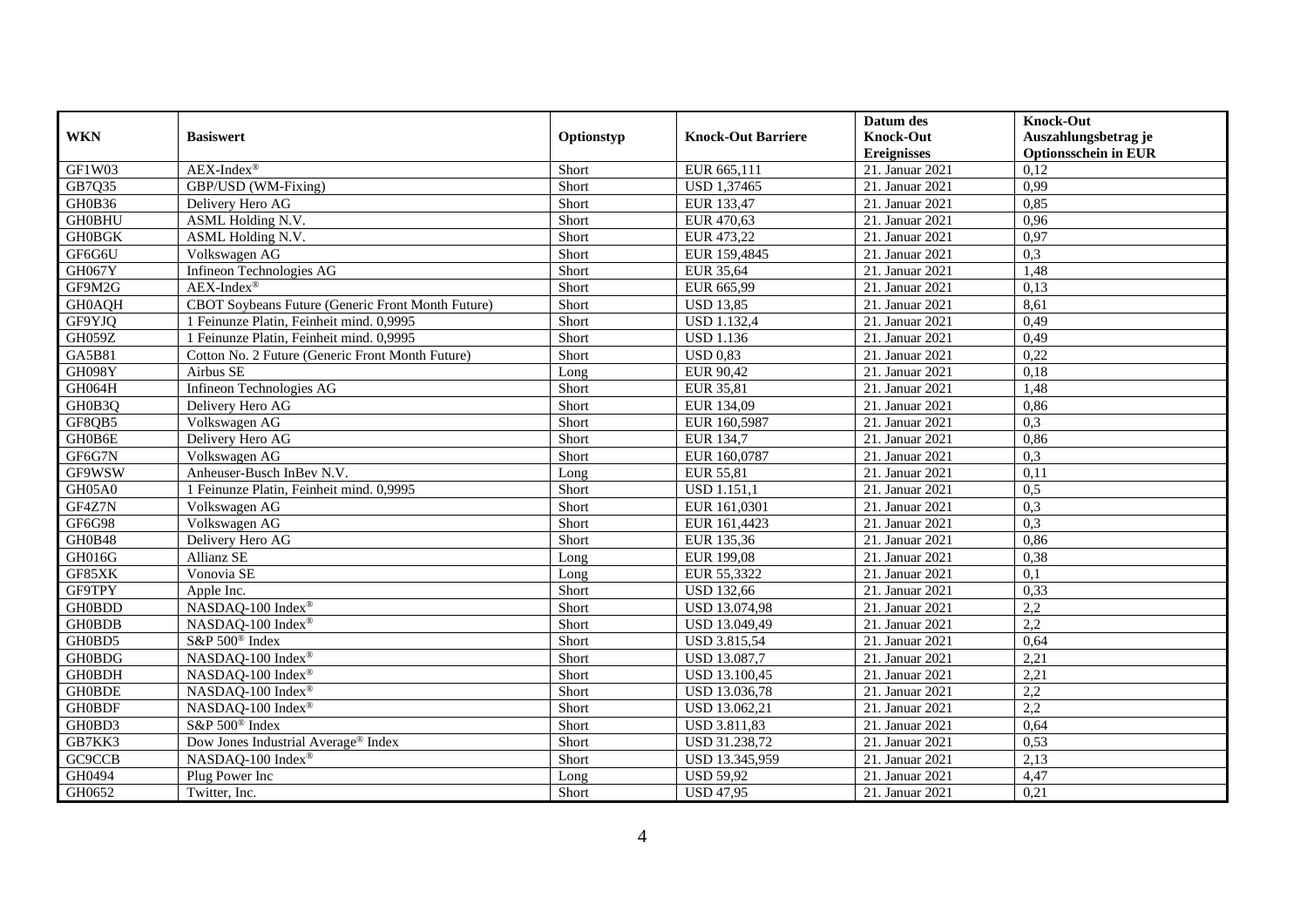|               |                                  |            |                           | Datum des                     | <b>Knock-Out</b>            |
|---------------|----------------------------------|------------|---------------------------|-------------------------------|-----------------------------|
| <b>WKN</b>    | <b>Basiswert</b>                 | Optionstyp | <b>Knock-Out Barriere</b> | <b>Knock-Out</b>              | Auszahlungsbetrag je        |
|               |                                  |            |                           | <b>Ereignisses</b>            | <b>Optionsschein in EUR</b> |
| GF9YYW        | Citigroup Inc.                   | Long       | <b>USD 62,71</b>          | $\overline{21}$ . Januar 2021 | 0,1                         |
| GF85VK        | Vonovia SE                       | Long       | EUR 55,1891               | 21. Januar 2021               | 0,1                         |
| GF8BS7        | Alphabet Inc. - Class C          | Short      | USD 1.906,4651            | 21. Januar 2021               | 0,46                        |
| <b>GH0BHF</b> | <b>Automatic Data Processing</b> | Long       | <b>USD 160,81</b>         | 21. Januar 2021               | 0,26                        |
| <b>GF5EUM</b> | The Procter & Gamble Company     | Long       | <b>USD 130,7756</b>       | 21. Januar 2021               | 0,21                        |
| GH0B8K        | Chevron Corporation              | Long       | <b>USD 94,37</b>          | 21. Januar 2021               | 0,15                        |
| GH0B8L        | Chevron Corporation              | Long       | <b>USD 93,62</b>          | 21. Januar 2021               | 0,15                        |
| GH0B7R        | <b>Intel Corporation</b>         | Short      | <b>USD 58,5</b>           | 21. Januar $2021$             | 0,15                        |
| GF5UT5        | Alphabet Inc. - Class C          | Short      | USD 1.914,0085            | 21. Januar 2021               | 0,46                        |
| GH0B8W        | <b>Intel Corporation</b>         | Short      | <b>USD 58,84</b>          | 21. Januar 2021               | 0,15                        |
| GF9TP1        | Apple Inc.                       | Short      | <b>USD 134,45</b>         | 21. Januar 2021               | 0,33                        |
| GF9TNY        | Apple Inc.                       | Short      | <b>USD 134,01</b>         | 21. Januar 2021               | 0,33                        |
| GF9TQ1        | Apple Inc.                       | Short      | <b>USD 133,27</b>         | 21. Januar 2021               | 0,33                        |
| GF9TPW        | Apple Inc.                       | Short      | <b>USD 132,95</b>         | 21. Januar 2021               | 0,33                        |
| GH098A        | adidas AG                        | Long       | EUR 283,44                | 21. Januar 2021               | 0,55                        |
| GF9TQ8        | Apple Inc.                       | Short      | <b>USD 133,62</b>         | 21. Januar 2021               | 0,33                        |
| GF8BL9        | Commerzbank AG                   | Short      | EUR 5,9529                | 21. Januar 2021               | 0,24                        |
| GF9TP3        | Apple Inc.                       | Short      | <b>USD 134,95</b>         | 21. Januar 2021               | 0,33                        |
| <b>GH0BDM</b> | Autodesk, Inc.                   | Long       | <b>USD 308,62</b>         | 21. Januar $2021$             | 0,98                        |
| <b>GH0BDN</b> | Autodesk, Inc.                   | Long       | <b>USD 310,26</b>         | 21. Januar 2021               | 0,99                        |
| GH066V        | Airbnb, Inc.                     | Long       | <b>USD 158,76</b>         | 21. Januar 2021               | 0,85                        |
| <b>GH066W</b> | Airbnb. Inc.                     | Long       | <b>USD 160,21</b>         | 21. Januar 2021               | 0,86                        |
| GF8XU1        | Electronic Arts Inc.             | Short      | <b>USD 145,9365</b>       | 21. Januar 2021               | 0,35                        |
| GF9ZAW        | Airbnb, Inc.                     | Long       | <b>USD 156,73</b>         | 21. Januar 2021               | 0,83                        |
| GH0BH9        | Airbnb. Inc.                     | Long       | <b>USD 168,53</b>         | 21. Januar 2021               | 0,91                        |
| GH0BH4        | Airbnb, Inc.                     | Long       | <b>USD 170,4</b>          | 21. Januar 2021               | 0,92                        |
| GH0BH5        | Airbnb, Inc.                     | Long       | <b>USD 169,46</b>         | 21. Januar 2021               | 0,92                        |
| GH016Q        | Allianz SE                       | Long       | EUR 198,29                | 21. Januar 2021               | 0,38                        |
| GF8BSB        | Alphabet Inc. - Class C          | Short      | USD 1.927,2377            | 21. Januar 2021               | 0,47                        |
| GF9ZAX        | Airbnb, Inc.                     | Long       | <b>USD 156,11</b>         | 21. Januar 2021               | 0,83                        |
| <b>GH098Z</b> | Airbus SE                        | Long       | <b>EUR 89,95</b>          | 21. Januar 2021               | 0,18                        |
| GH0992        | Airbus SE                        | Long       | EUR 89,49                 | 21. Januar 2021               | 0,18                        |
| GF9TP5        | Apple Inc.                       | Short      | <b>USD 135,22</b>         | 21. Januar 2021               | 0,34                        |
| GF9TP7        | Apple Inc.                       | Short      | <b>USD 135,82</b>         | 21. Januar 2021               | 0,34                        |
| GF9TP9        | Apple Inc.                       | Short      | <b>USD 135,51</b>         | 21. Januar 2021               | 0,34                        |
| GH0B5H        | Delivery Hero AG                 | Short      | EUR 136,1                 | 21. Januar 2021               | 0,87                        |
| GH012N        | NIKE, Inc.                       | Short      | <b>USD 143,26</b>         | 21. Januar 2021               | 0,23                        |
| GB8UGG        | NASDAQ-100 Index®                | Short      | USD 13.365,457            | 21. Januar 2021               | 2,13                        |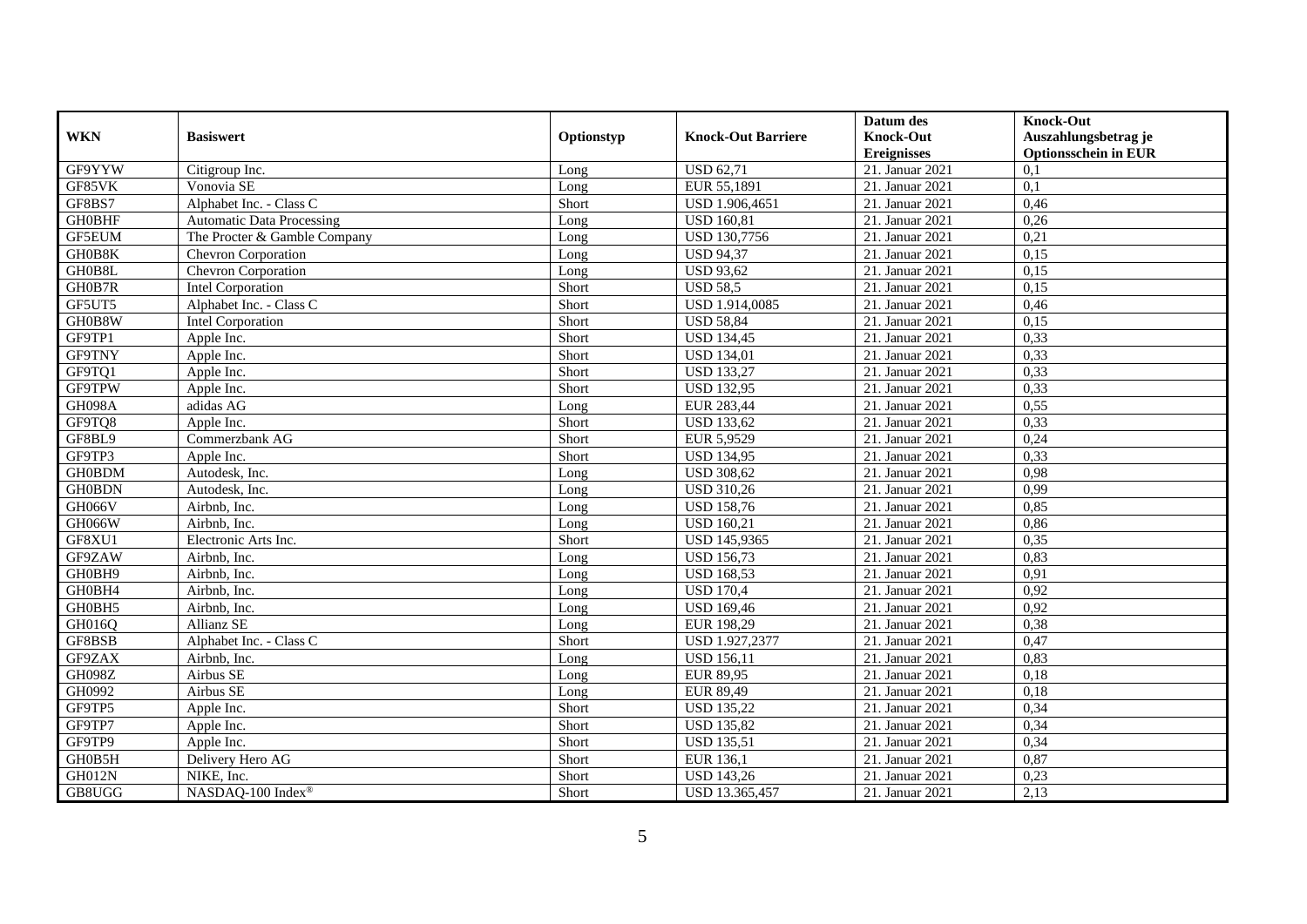|               |                                                 |            |                           | Datum des          | <b>Knock-Out</b>            |
|---------------|-------------------------------------------------|------------|---------------------------|--------------------|-----------------------------|
| <b>WKN</b>    | <b>Basiswert</b>                                | Optionstyp | <b>Knock-Out Barriere</b> | <b>Knock-Out</b>   | Auszahlungsbetrag je        |
|               |                                                 |            |                           | <b>Ereignisses</b> | <b>Optionsschein in EUR</b> |
| <b>GH0BGY</b> | AbbVie Inc.                                     | Long       | <b>USD 110,88</b>         | 21. Januar 2021    | 0,27                        |
| GF9E9Y        | S&P 500 <sup>®</sup> Index                      | Short      | USD 3.859,718             | 21. Januar 2021    | 0,65                        |
| GB811T        | Dow Jones Industrial Average® Index             | Short      | USD 31.259,665            | 21. Januar 2021    | 0,53                        |
| GF2FX3        | Dow Jones Industrial Average <sup>®</sup> Index | Short      | USD 31.247,791            | 21. Januar 2021    | 0,53                        |
| GF8BFW        | NASDAQ-100 Index®                               | Short      | USD 13.388,184            | 21. Januar 2021    | 2,14                        |
| GF9WSX        | Anheuser-Busch InBev N.V.                       | Long       | EUR 55,35                 | 21. Januar 2021    | 0,11                        |
| GF6QWR        | Ford Motor Company                              | Short      | <b>USD 12,0508</b>        | 21. Januar 2021    | 0,29                        |
| GH08XX        | MTU Aero Engines AG                             | Long       | EUR 209,45                | 21. Januar $2021$  | 0,41                        |
| GH0B7D        | Chevron Corporation                             | Long       | <b>USD 92,87</b>          | 21. Januar 2021    | 0,15                        |
| <b>GH012X</b> | Square Inc                                      | Long       | <b>USD 221,08</b>         | 21. Januar 2021    | 0,86                        |
| GF6G6C        | Volkswagen AG                                   | Short      | EUR 162,2313              | 21. Januar 2021    | 0,3                         |
| GF9TQ5        | Apple Inc.                                      | Short      | <b>USD</b> 136,16         | 21. Januar 2021    | 0,34                        |
| GH08Y1        | MTU Aero Engines AG                             | Long       | <b>EUR 208,38</b>         | 21. Januar 2021    | 0,41                        |
| <b>GH0BDJ</b> | Autodesk, Inc.                                  | Long       | <b>USD 305,37</b>         | 21. Januar 2021    | 0,97                        |
| <b>GH0BDL</b> | Autodesk, Inc.                                  | Long       | <b>USD 307</b>            | 21. Januar 2021    | 0,97                        |
| GH08WU        | Fresenius SE & Co KGaA                          | Long       | EUR 38,21                 | 21. Januar 2021    | 0,11                        |
| GH08XF        | Fresenius SE & Co KGaA                          | Long       | EUR 38,01                 | 21. Januar 2021    | 0,11                        |
| <b>GH011B</b> | Banco Santander S.A.                            | $L$ ong    | <b>EUR 2.64</b>           | 21. Januar 2021    | 0,05                        |
| GH012Q        | Square Inc                                      | Long       | <b>USD 218,32</b>         | 21. Januar 2021    | 0,85                        |
| GH0B7F        | Chevron Corporation                             | Long       | <b>USD 92,13</b>          | 21. Januar 2021    | 0,15                        |
| GF1ZTQ        | NASDAQ-100 Index®                               | Short      | USD 13.408,604            | 21. Januar 2021    | 2,14                        |
| GF9TPD        | Apple Inc.                                      | Short      | <b>USD 136,52</b>         | 21. Januar 2021    | 0,34                        |
| GH045Q        | Intuitive Surgical, Inc.                        | Short      | <b>USD 801,59</b>         | 21. Januar 2021    | 0,2                         |
| GH0B7J        | Chevron Corporation                             | Long       | <b>USD 91,38</b>          | 21. Januar 2021    | 0,15                        |
| <b>GF1WYU</b> | PayPal Holdings, Inc.                           | Short      | <b>USD 250.0982</b>       | 21. Januar 2021    | 0.6                         |
| GH0B7U        | <b>Intel Corporation</b>                        | Short      | <b>USD 59,53</b>          | 21. Januar 2021    | 0,04                        |
| GH0B7V        | <b>Intel Corporation</b>                        | Short      | <b>USD 59,87</b>          | 21. Januar 2021    | 0,07                        |
| GH0B81        | <b>Intel Corporation</b>                        | Short      | <b>USD 60,56</b>          | 21. Januar 2021    | 0,15                        |
| <b>GF9TPB</b> | Apple Inc.                                      | Short      | <b>USD 136,91</b>         | 21. Januar 2021    | 0,34                        |
| GH017B        | Allianz SE                                      | Long       | EUR 197,75                | 22. Januar 2021    | 0,38                        |
| <b>GH0CZV</b> | EURO STOXX 50 <sup>®</sup> Index (Price EUR)    | Long       | EUR 3.596,44              | 22. Januar 2021    | 0,71                        |
| GH0BH7        | Aareal Bank AG                                  | Long       | EUR 21.02                 | 22. Januar 2021    | 0,06                        |
| <b>GH0CZD</b> | EURO STOXX 50 <sup>®</sup> Index (Price EUR)    | Long       | EUR 3.600,14              | 22. Januar 2021    | 0,71                        |
| GH0D27        | Aareal Bank AG                                  | Long       | EUR 21,13                 | 22. Januar 2021    | 0,06                        |
| <b>GHODOF</b> | EURO STOXX 50 <sup>®</sup> Index (Price EUR)    | Long       | EUR 3.611,26              | 22. Januar 2021    | 0,71                        |
| <b>GHOCZB</b> | EURO STOXX 50 <sup>®</sup> Index (Price EUR)    | Long       | EUR 3.607,56              | 22. Januar 2021    | 0,71                        |
| GF9RHJ        | CAC 40 <sup>®</sup> Index                       | Long       | EUR 5.564,833             | 22. Januar 2021    | 1,08                        |
| <b>GHOCZX</b> | EURO STOXX 50 <sup>®</sup> Index (Price EUR)    | Long       | EUR 3.614,95              | 22. Januar 2021    | 0,71                        |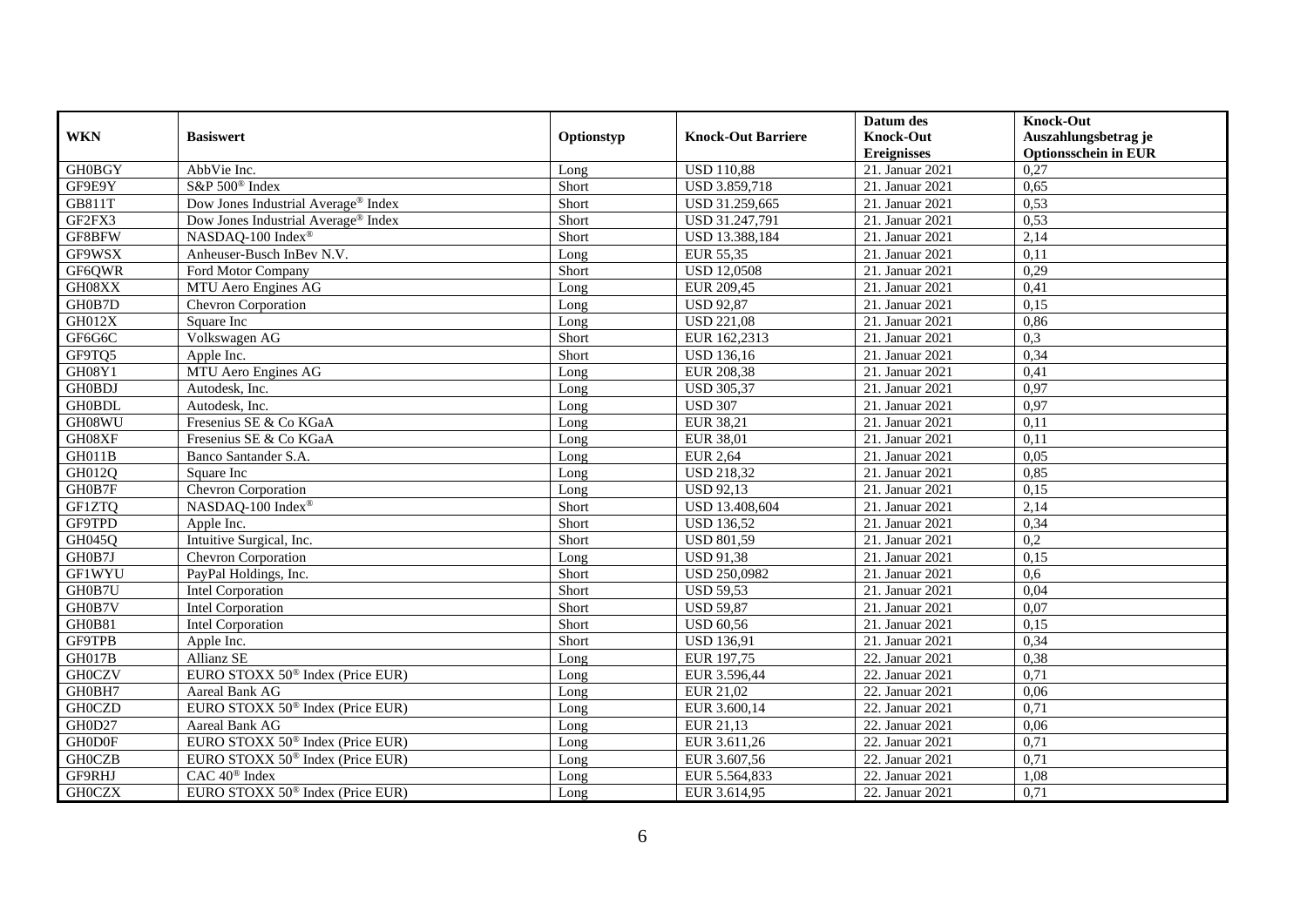|                         |                                                                     |            |                           | Datum des          | <b>Knock-Out</b>            |
|-------------------------|---------------------------------------------------------------------|------------|---------------------------|--------------------|-----------------------------|
| <b>WKN</b>              | <b>Basiswert</b>                                                    | Optionstyp | <b>Knock-Out Barriere</b> | <b>Knock-Out</b>   | Auszahlungsbetrag je        |
|                         |                                                                     |            |                           | <b>Ereignisses</b> | <b>Optionsschein in EUR</b> |
| GB9YYH                  | CBOT Soybeans Future (Generic Front Month Future)                   | Long       | <b>USD 13,5</b>           | $22.$ Januar 2021  | 7,1                         |
|                         | ICE Brent Crude Oil Future (Generic Front Month                     |            |                           |                    |                             |
| <b>GHOCJF</b>           | Future)                                                             | Long       | <b>USD 55.5</b>           | 22. Januar 2021    | 1,33                        |
| GF4D25                  | Siemens AG                                                          | Short      | EUR 128,0685              | 22. Januar 2021    | 0,24                        |
| GB9YYJ                  | CBOT Soybeans Future (Generic Front Month Future)                   | Long       | <b>USD 13,45</b>          | 22. Januar 2021    | 7,08                        |
| <b>GH0CZF</b>           | EURO STOXX 50 <sup>®</sup> Index (Price EUR)                        | Long       | EUR 3.603,84              | 22. Januar 2021    | 0,71                        |
| <b>GHOCJH</b>           | CBOT Soybeans Future (Generic Front Month Future)                   | Long       | <b>USD 13,75</b>          | 22. Januar 2021    | 7,4                         |
| <b>GHOCJJ</b>           | CBOT Soybeans Future (Generic Front Month Future)                   | Long       | <b>USD 13.7</b>           | 22. Januar 2021    | 7,37                        |
| <b>GHOCJK</b>           | CBOT Soybeans Future (Generic Front Month Future)                   | Long       | <b>USD 13,65</b>          | 22. Januar 2021    | 7,34                        |
| <b>GHOCJL</b>           | CBOT Soybeans Future (Generic Front Month Future)                   | Long       | <b>USD 13,6</b>           | 22. Januar 2021    | 7,32                        |
| <b>GH0CJM</b>           | CBOT Soybeans Future (Generic Front Month Future)                   | Long       | <b>USD 13,55</b>          | 22. Januar 2021    | 7,29                        |
| GH0D66                  | Aegon N.V.                                                          | Long       | <b>EUR 3,57</b>           | 22. Januar 2021    | 0,07                        |
| GF9M1C                  | <b>BP</b> Plc                                                       | Long       | GBP 2,87                  | 22. Januar 2021    | 0,06                        |
| GH0B6N                  | Iberdrola S.A.                                                      | Long       | EUR 11,67                 | 22. Januar 2021    | 0,23                        |
| GF9M06                  | BP Plc                                                              | Long       | GBP 2,85                  | 22. Januar 2021    | 0,05                        |
| GF9M1B                  | <b>BP</b> Plc                                                       | Long       | GBP 2,89                  | 22. Januar 2021    | 0,06                        |
| GH00XV                  | CBOT Wheat Future (Generic Front Month Future)                      | Long       | <b>USD 6,55</b>           | 22. Januar 2021    | 2,53                        |
| GF9RHV                  | $CAC 40$ <sup>®</sup> Index                                         | $L$ ong    | EUR 5.558,914             | 22. Januar 2021    | 1.08                        |
| <b>GH0AQA</b>           | NYMEX Light, Sweet Crude Oil Future (Generic Front<br>Month Future) | Long       | <b>USD 52,5</b>           | 22. Januar 2021    | 1,25                        |
| $\operatorname{GHOCJC}$ | NYMEX Light, Sweet Crude Oil Future (Generic Front<br>Month Future) | Short      | <b>USD 53</b>             | 22. Januar 2021    | 1,35                        |
| GF781G                  | Nvidia Corporation                                                  | Short      | <b>USD 559.3617</b>       | 21. Januar 2021    | 2,35                        |
| <b>GH018C</b>           | Total S.A.                                                          | Long       | EUR 35,89                 | 22. Januar 2021    | 0,07                        |
| <b>GH018A</b>           | Total S.A.                                                          | Long       | EUR 36,28                 | 22. Januar 2021    | 0,07                        |
| GH0B92                  | ThyssenKrupp AG                                                     | Long       | <b>EUR 9,58</b>           | 22. Januar 2021    | 0,46                        |
| GH018F                  | Total S.A.                                                          | Long       | EUR 36,09                 | 22. Januar 2021    | 0,07                        |
| GF8BFZ                  | NASDAQ-100 Index®                                                   | Short      | USD 13.432,578            | 21. Januar 2021    | 2,14                        |
| GF8BG3                  | NASDAQ-100 Index®                                                   | Short      | USD 13.427,465            | 21. Januar 2021    | 2,14                        |
| GH0BH8                  | Aareal Bank AG                                                      | Long       | <b>EUR 20,82</b>          | 22. Januar 2021    | 0,06                        |
| GH0991                  | Airbus SE                                                           | Long       | EUR 89,02                 | 22. Januar 2021    | 0,17                        |
| <b>GH0CJN</b>           | CBOT Wheat Future (Generic Front Month Future)                      | Long       | <b>USD 6,7</b>            | 22. Januar 2021    | 2,62                        |
| <b>GHOCJP</b>           | CBOT Wheat Future (Generic Front Month Future)                      | Long       | <b>USD 6,65</b>           | 22. Januar 2021    | 2,6                         |
| <b>GH0CJQ</b>           | CBOT Wheat Future (Generic Front Month Future)                      | Long       | $\overline{$ USD 6.6      | 22. Januar 2021    | 2,58                        |
| <b>GH0BEH</b>           | Covestro AG                                                         | Long       | <b>EUR 55,44</b>          | 22. Januar 2021    | 0,16                        |
| GH0D1X                  | Covestro AG                                                         | Short      | EUR 55,42                 | 22. Januar 2021    | 0,17                        |
| GH0D1W                  | Covestro AG                                                         | Short      | EUR 55,15                 | 22. Januar 2021    | 0,17                        |
| GH04EK                  | FTSE 100 Index                                                      | Long       | GBP 6.690                 | 22. Januar 2021    | 1,43                        |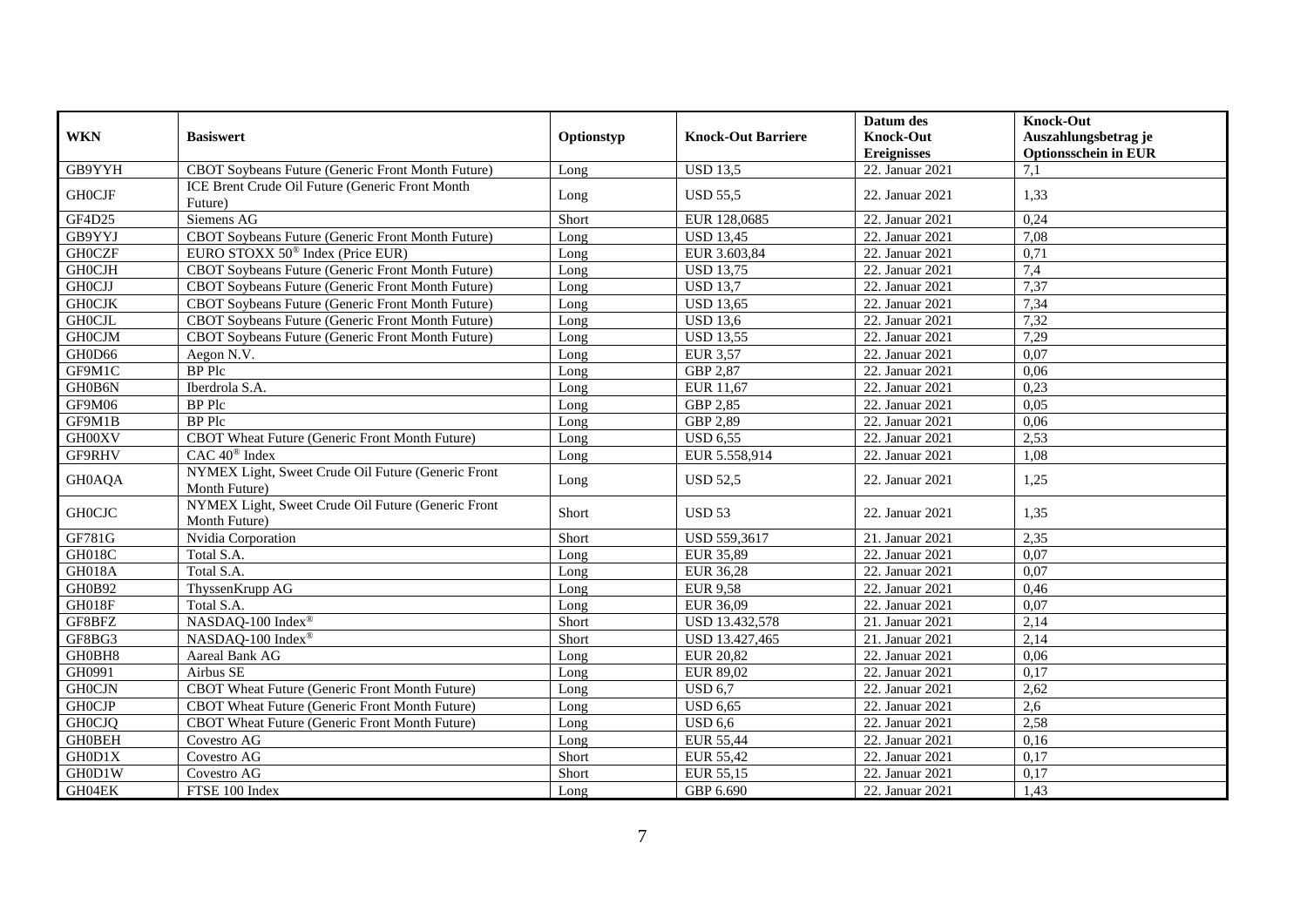|               |                                             |            |                           | Datum des          | <b>Knock-Out</b>            |
|---------------|---------------------------------------------|------------|---------------------------|--------------------|-----------------------------|
| <b>WKN</b>    | <b>Basiswert</b>                            | Optionstyp | <b>Knock-Out Barriere</b> | <b>Knock-Out</b>   | Auszahlungsbetrag je        |
|               |                                             |            |                           | <b>Ereignisses</b> | <b>Optionsschein in EUR</b> |
| GH04EQ        | FTSE 100 Index                              | Long       | GBP 6.690                 | 22. Januar 2021    | 1,5                         |
| GF8XLC        | <b>Fraport AG</b>                           | Long       | EUR 44,397                | 22. Januar 2021    | 0.08                        |
| GF8XLH        | Fraport AG                                  | Long       | EUR 43,672                | 22. Januar 2021    | 0,08                        |
| GF8XLD        | Fraport AG                                  | Long       | EUR 44,213                | 22. Januar 2021    | 0,08                        |
| GF8XLE        | Fraport AG                                  | Long       | EUR 44,04                 | 22. Januar 2021    | 0,04                        |
| GH08VC        | Bayer AG                                    | Long       | EUR 52,47                 | 22. Januar 2021    | 0,15                        |
| GH0D64        | <b>BASF SE</b>                              | Long       | EUR 66,69                 | 22. Januar 2021    | 0,13                        |
| GH0D65        | <b>BASF SE</b>                              | Long       | EUR 67,38                 | 22. Januar 2021    | 0,13                        |
| GH0D6G        | <b>BASF SE</b>                              | Long       | EUR 67,03                 | 22. Januar 2021    | 0,13                        |
| GH0D5C        | ADYEN N.V.                                  | Short      | EUR 1.912,36              | 22. Januar 2021    | 1,66                        |
| GH0D61        | ADYEN N.V.                                  | Short      | EUR 1.894,11              | 22. Januar 2021    | 1,65                        |
| GH0D62        | ADYEN N.V.                                  | Short      | EUR 1.903,22              | 22. Januar 2021    | 1,66                        |
| GH016W        | Allianz SE                                  | Long       | EUR 197,12                | 22. Januar 2021    | 0,38                        |
| GH0125        | Deutsche Bank AG                            | Long       | EUR 9,11                  | 22. Januar 2021    | 0,35                        |
| GH0128        | Deutsche Bank AG                            | Long       | EUR 9,02                  | 22. Januar 2021    | 0,35                        |
| GH08XW        | MTU Aero Engines AG                         | Long       | EUR 205,16                | 22. Januar 2021    | 0,4                         |
| GH08Z2        | MTU Aero Engines AG                         | Long       | EUR 207,3                 | 22. Januar 2021    | 0,4                         |
| GH08Y3        | MTU Aero Engines AG                         | $L$ ong    | EUR 206.23                | 22. Januar 2021    | 0,4                         |
| GH015X        | Allianz SE                                  | Long       | EUR 196,37                | 22. Januar 2021    | 0,37                        |
| GH0D1Z        | ABN AMRO Bank N.V.                          | Long       | <b>EUR 8,39</b>           | 22. Januar 2021    | 0,24                        |
| GH0D20        | ABN AMRO Bank N.V.                          | Long       | <b>EUR 8,54</b>           | 22. Januar 2021    | 0.25                        |
| <b>GH0CYW</b> | Accor S.A.                                  | Short      | <b>EUR 30,3</b>           | 22. Januar 2021    | 0,06                        |
| GF9YX8        | Citigroup Inc.                              | Long       | <b>USD 61,87</b>          | 21. Januar 2021    | 0,09                        |
| GH0B7X        | <b>Intel Corporation</b>                    | Short      | <b>USD 62,62</b>          | 21. Januar 2021    | 0,16                        |
| GH0B7Z        | <b>Intel Corporation</b>                    | Short      | <b>USD 61,58</b>          | 21. Januar $2021$  | 0,16                        |
| GH011C        | Banco Santander S.A.                        | Long       | <b>EUR 2,6</b>            | 22. Januar 2021    | 0,05                        |
| GC7G2H        | <b>Intel Corporation</b>                    | Short      | <b>USD 61,1458</b>        | 21. Januar 2021    | 0,001                       |
| GF4Z1F        | <b>Intel Corporation</b>                    | Short      | <b>USD 62,2688</b>        | 21. Januar 2021    | 0,15                        |
| <b>GH0B82</b> | Intel Corporation                           | Short      | $\overline{$ USD 62,97    | 21. Januar 2021    | 0,16                        |
| GF7P9T        | Münchener Rückversicherungs-Gesellschaft AG | Long       | EUR 230,714               | 22. Januar 2021    | 0,42                        |
| GF7P9Q        | Münchener Rückversicherungs-Gesellschaft AG | Long       | EUR 230,2333              | 22. Januar 2021    | 0,42                        |
| GC8TN0        | <b>Intel Corporation</b>                    | Short      | <b>USD 63,5548</b>        | 21. Januar 2021    | 0,15                        |
| GH0D6F        | Bayer AG                                    | Long       | EUR 53,39                 | 22. Januar 2021    | 0,16                        |
| GH0D6K        | Bayer AG                                    | Long       | EUR 53,11                 | 22. Januar 2021    | 0,15                        |
| GF9TPC        | Apple Inc.                                  | Short      | <b>USD 137,33</b>         | 21. Januar $2021$  | 0,34                        |
| GF7P9S        | Münchener Rückversicherungs-Gesellschaft AG | Long       | EUR 229,7116              | 22. Januar 2021    | 0,42                        |
| GH08Z8        | Renault S.A.                                | Long       | EUR 34,29                 | 22. Januar 2021    | 0,1                         |
| GH08W4        | Bayer AG                                    | Long       | EUR 52,19                 | 22. Januar 2021    | 0,15                        |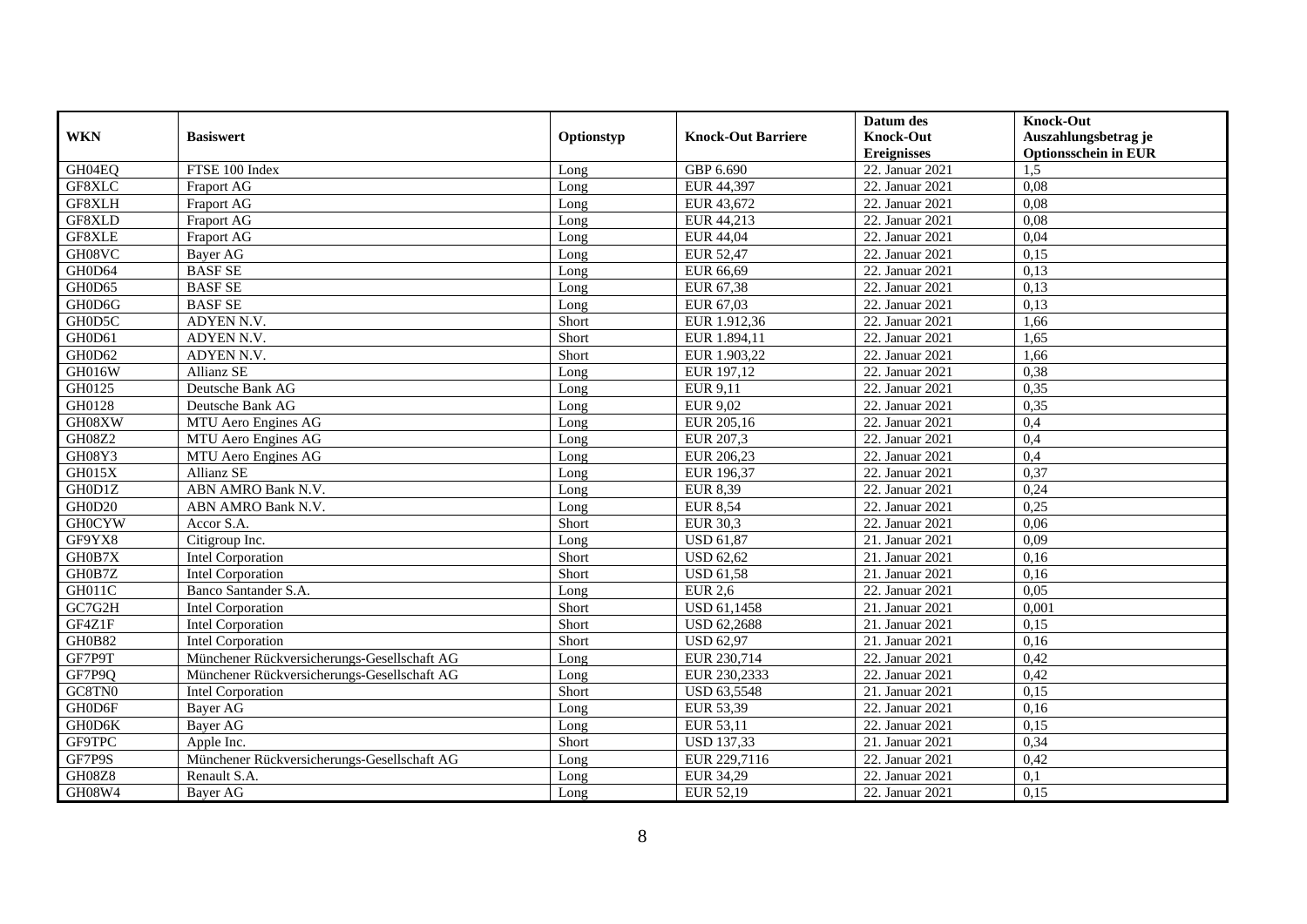|               |                                                 |            |                           | Datum des          | <b>Knock-Out</b>            |
|---------------|-------------------------------------------------|------------|---------------------------|--------------------|-----------------------------|
| <b>WKN</b>    | <b>Basiswert</b>                                | Optionstyp | <b>Knock-Out Barriere</b> | <b>Knock-Out</b>   | Auszahlungsbetrag je        |
|               |                                                 |            |                           | <b>Ereignisses</b> | <b>Optionsschein in EUR</b> |
| GH04DM        | FTSE 100 Index                                  | Long       | GBP 6.680                 | $22.$ Januar 2021  | 1,47                        |
| GH0B6Z        | EURO STOXX 50 <sup>®</sup> Index (Price EUR)    | Long       | EUR 3.582,78              | 22. Januar 2021    | 0,7                         |
| GH0B8V        | ThyssenKrupp AG                                 | Long       | <b>EUR 9,53</b>           | 22. Januar 2021    | 0,46                        |
| GF9RJF        | CAC 40 <sup>®</sup> Index                       | Long       | EUR 5.541,014             | 22. Januar 2021    | 1,08                        |
| GH0990        | Airbus SE                                       | Long       | <b>EUR 88,56</b>          | 22. Januar 2021    | 0,17                        |
| GH0D6P        | <b>BASFSE</b>                                   | Long       | <b>EUR 66</b>             | 22. Januar 2021    | 0,13                        |
| GH04E0        | FTSE 100 Index                                  | Long       | GBP 6.670                 | 22. Januar 2021    | 1,43                        |
| GF9RLZ        | EURO STOXX <sup>®</sup> Banks (Price EUR) Index | Long       | EUR 74,36                 | 22. Januar 2021    | 0,01                        |
| GH08XU        | MTU Aero Engines AG                             | Long       | EUR 203,01                | 22. Januar 2021    | 0,39                        |
| GF9RH6        | CAC 40 <sup>®</sup> Index                       | Long       | EUR 5.550,25              | 22. Januar 2021    | 1,08                        |
| <b>GH098C</b> | Airbus SE                                       | Long       | <b>EUR 88,09</b>          | 22. Januar 2021    | 0,17                        |
| <b>GH015Y</b> | Allianz SE                                      | Long       | EUR 195,48                | 22. Januar 2021    | 0,37                        |
| GH04E2        | FTSE 100 Index                                  | Long       | GBP 6.670                 | 22. Januar 2021    | 1,51                        |
| GH0B6X        | EURO STOXX 50 <sup>®</sup> Index (Price EUR)    | Long       | EUR 3.586,45              | 22. Januar 2021    | 0,7                         |
| GH08XV        | MTU Aero Engines AG                             | Long       | EUR 204,09                | 22. Januar 2021    | 0,4                         |
| GH0989        | adidas AG                                       | Long       | EUR 281,94                | 22. Januar 2021    | 0,55                        |
| GF9RGK        | CAC 40 <sup>®</sup> Index                       | Long       | EUR 5.533,064             | 22. Januar 2021    | 1,07                        |
| <b>GHOCZC</b> | EURO STOXX 50 <sup>®</sup> Index (Price EUR)    | Long       | EUR 3.592,75              | 22. Januar 2021    | 0,7                         |
| GH0D09        | TecDAX <sup>®</sup> (Performance Index)         | Long       | EUR 3.342,25              | 22. Januar 2021    | 0,66                        |
| GH0CW0        | $AEX-Index^{\circledR}$                         | Long       | EUR 657,54                | 22. Januar 2021    | 0,13                        |
| <b>GH0CVA</b> | Deutsche Bank AG                                | Long       | <b>EUR 8,95</b>           | 22. Januar 2021    | 0,34                        |
| GF9WSY        | Anheuser-Busch InBev N.V.                       | Long       | EUR 54,89                 | 22. Januar 2021    | 0,1                         |
| GF9WSZ        | Anheuser-Busch InBev N.V.                       | Long       | EUR 54,43                 | 22. Januar 2021    | $\overline{0,1}$            |
| GF8QCG        | <b>Beiersdorf AG</b>                            | Long       | EUR 90,5316               | 22. Januar 2021    | 0,17                        |
| GH08W6        | Fresenius SE & Co KGaA                          | Long       | EUR 37,81                 | 22. Januar 2021    | 0,11                        |
| GH0CX3        | MDAX <sup>®</sup> (Performance Index)           | Long       | EUR 31.458,48             | 22. Januar 2021    | 0,62                        |
| GH0D26        | ABB Ltd                                         | Short      | CHF 26,58                 | 22. Januar 2021    | 0,76                        |
| <b>GH0CWY</b> | MDAX <sup>®</sup> (Performance Index)           | Long       | EUR 31.522,96             | 22. Januar 2021    | 0,62                        |
| GH0CX1        | $MDAX^{\circledR}$ (Performance Index)          | Long       | EUR 31.490,73             | 22. Januar 2021    | 0,62                        |
| GH0BG6        | Aareal Bank AG                                  | Long       | EUR 20,62                 | 22. Januar 2021    | 0,06                        |
| GH0D22        | Accor S.A.                                      | Long       | EUR 30,07                 | 22. Januar 2021    | 0,06                        |
| GH063H        | Sixt SE                                         | Long       | EUR 101,16                | 22. Januar 2021    | 0,29                        |
| GF9WQU        | EURO STOXX <sup>®</sup> Banks (Price EUR) Index | Long       | <b>EUR 73,9</b>           | 22. Januar 2021    | 0,01                        |
| <b>GH098S</b> | Accor $S.A.$                                    | Long       | EUR 29,77                 | 22. Januar 2021    | 0,06                        |
| GF9WQW        | EURO STOXX <sup>®</sup> Banks (Price EUR) Index | Long       | EUR 73,94                 | 22. Januar 2021    | 0,01                        |
| GH0162        | <b>Allianz SE</b>                               | Long       | EUR 194,4                 | 22. Januar 2021    | 0,37                        |
| GF9WQT        | EURO STOXX <sup>®</sup> Banks (Price EUR) Index | Long       | <b>EUR 73,98</b>          | 22. Januar 2021    | 0,01                        |
| GH0160        | Allianz SE                                      | Long       | EUR 194,97                | 22. Januar 2021    | 0,37                        |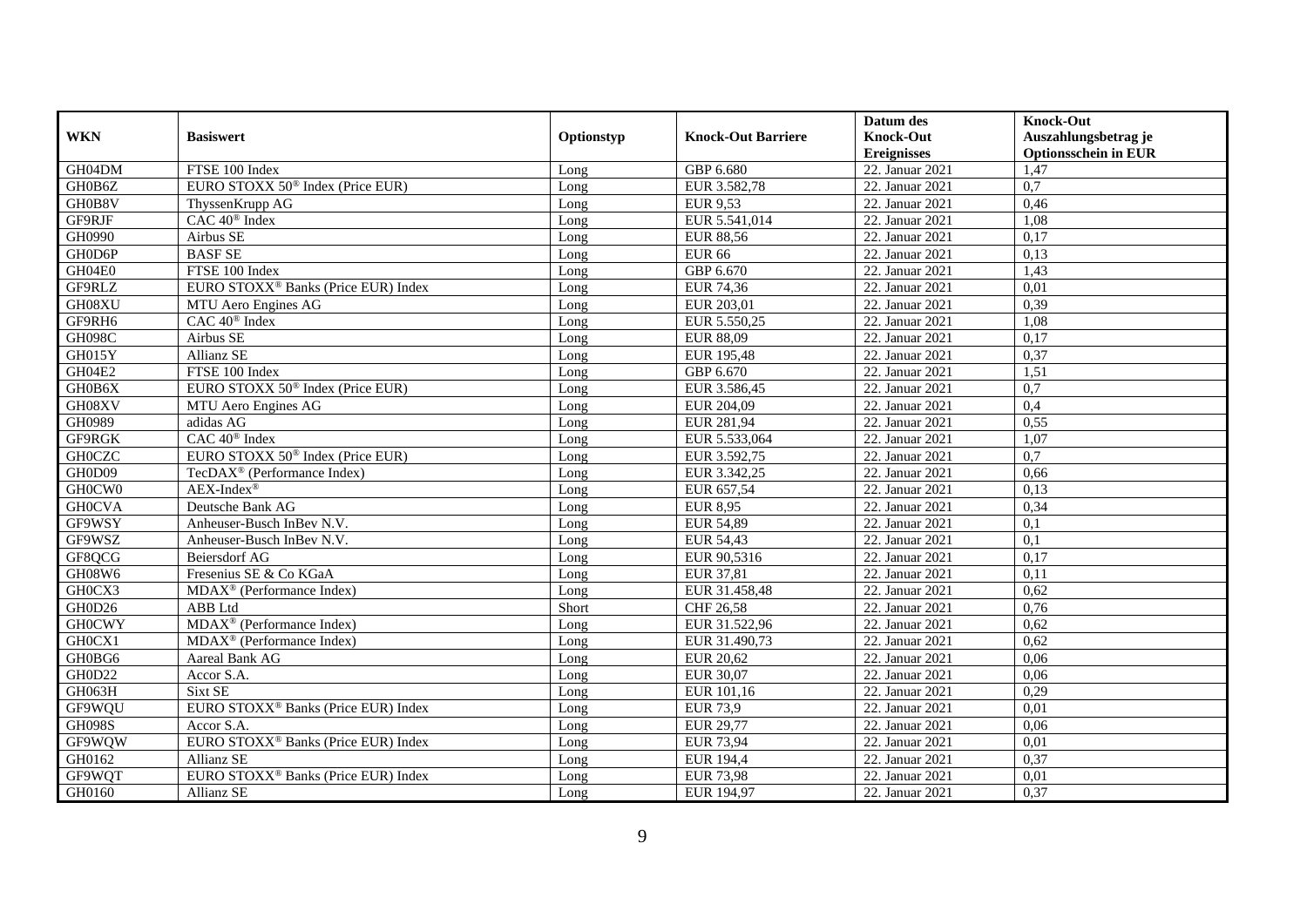|               |                                                                     |            |                           | Datum des          | <b>Knock-Out</b>            |
|---------------|---------------------------------------------------------------------|------------|---------------------------|--------------------|-----------------------------|
| <b>WKN</b>    | <b>Basiswert</b>                                                    | Optionstyp | <b>Knock-Out Barriere</b> | Knock-Out          | Auszahlungsbetrag je        |
|               |                                                                     |            |                           | <b>Ereignisses</b> | <b>Optionsschein in EUR</b> |
| GF9WJW        | CAC 40 <sup>®</sup> Index                                           | Long       | EUR 5.526,802             | 22. Januar 2021    | 1,07                        |
| GF9WOY        | EURO STOXX <sup>®</sup> Banks (Price EUR) Index                     | $L$ ong    | <b>EUR 73,7</b>           | 22. Januar 2021    | 0,01                        |
| <b>GH0CVW</b> | $AEX-Index^{\circledR}$                                             | Long       | EUR 656,87                | 22. Januar 2021    | 0,13                        |
| GF9J41        | EURO STOXX <sup>®</sup> Banks (Price EUR) Index                     | Long       | EUR 73,78                 | 22. Januar 2021    | 0,01                        |
| GH0960        | EURO STOXX <sup>®</sup> Banks (Price EUR) Index                     | Long       | <b>EUR 73,5</b>           | 22. Januar 2021    | 0,01                        |
| <b>GH0B70</b> | EURO STOXX 50 <sup>®</sup> Index (Price EUR)                        | Long       | EUR 3.575,42              | 22. Januar 2021    | 0,7                         |
| GH0BG5        | Aareal Bank AG                                                      | Long       | EUR 20,42                 | 22. Januar 2021    | 0,06                        |
| GF9WQV        | EURO STOXX <sup>®</sup> Banks (Price EUR) Index                     | Long       | EUR 73,66                 | 22. Januar 2021    | 0,01                        |
| GH015Z        | <b>Allianz SE</b>                                                   | Long       | EUR 193,76                | 22. Januar 2021    | 0,37                        |
| <b>GH018D</b> | Total S.A.                                                          | Long       | <b>EUR 35,7</b>           | 22. Januar 2021    | 0,07                        |
| GH0B6Y        | EURO STOXX 50 <sup>®</sup> Index (Price EUR)                        | Long       | EUR 3.579,11              | 22. Januar 2021    | 0,7                         |
| GF8XLG        | Fraport AG                                                          | Long       | EUR 43,498                | 22. Januar 2021    | 0,08                        |
| <b>GH08N8</b> | ICE Brent Crude Oil Future (Generic Front Month<br>Future)          | Long       | <b>USD 55</b>             | 22. Januar 2021    | 1,31                        |
| GF9WR0        | EURO STOXX <sup>®</sup> Banks (Price EUR) Index                     | Long       | EUR 73,61                 | 22. Januar 2021    | 0,01                        |
| <b>GH08N7</b> | NYMEX Light, Sweet Crude Oil Future (Generic Front<br>Month Future) | Long       | <b>USD 52</b>             | 22. Januar 2021    | 1,24                        |
| GF4526        | Volkswagen AG                                                       | Short      | EUR 163,1734              | 22. Januar 2021    | 0,3                         |
| GF3VGG        | Volkswagen AG                                                       | Short      | EUR 163,8699              | 22. Januar 2021    | 0,3                         |
| GF9YLL        | CBOT Wheat Future (Generic Front Month Future)                      | Long       | <b>USD 6.5</b>            | 22. Januar 2021    | 2,51                        |
| GH04DP        | FTSE 100 Index                                                      | Long       | GBP 6.660                 | 22. Januar 2021    | 1,47                        |
| GH0B57        | Iberdrola S.A.                                                      | Long       | EUR 11,61                 | 22. Januar 2021    | 0,23                        |
| GF8XK7        | <b>E.ON SE</b>                                                      | Long       | EUR 8,6492                | 22. Januar 2021    | 0,16                        |
| GF9YLM        | CBOT Wheat Future (Generic Front Month Future)                      | Long       | <b>USD 6,45</b>           | 22. Januar 2021    | 2,49                        |
| GH0180        | Schaeffler AG                                                       | Short      | EUR 6,37                  | 22. Januar 2021    | 0,26                        |
| GF8QBJ        | Volkswagen AG                                                       | Short      | EUR 164,4711              | 22. Januar 2021    | 0,3                         |
| GF8XK8        | <b>E.ON SE</b>                                                      | Long       | EUR 8,639                 | 22. Januar 2021    | 0,16                        |
| GF6G7J        | Volkswagen AG                                                       | Short      | EUR 165,2117              | 22. Januar 2021    | 0,3                         |
| GF74A2        | <b>E.ON SE</b>                                                      | Long       | EUR 8,6205                | 22. Januar 2021    | 0,16                        |
| GF9HBM        | CBOT Soybeans Future (Generic Front Month Future)                   | Long       | <b>USD 13,4</b>           | 22. Januar 2021    | 6,99                        |
| GH0CX6        | MDAX <sup>®</sup> (Performance Index)                               | Long       | EUR 31.426,08             | 22. Januar 2021    | 0,62                        |
| GF8HEC        | Beiersdorf AG                                                       | Long       | EUR 90,3814               | 22. Januar 2021    | 0,17                        |
| GH0182        | Schaeffler AG                                                       | Short      | <b>EUR 6,45</b>           | 22. Januar 2021    | 0,25                        |
| GF6L03        | Vonovia SE                                                          | Long       | EUR 54,5793               | 22. Januar 2021    | 0,1                         |
| GF7YW7        | Deutsche Börse AG                                                   | Long       | EUR 132,0856              | 22. Januar 2021    | 0,24                        |
| GF8BM8        | Porsche Automobil Holding SE                                        | Short      | EUR 60,7174               | 22. Januar 2021    | 0,11                        |
| GH0CW5        | $AEX-Index^{\circledR}$                                             | Long       | EUR 656,2                 | 22. Januar 2021    | 0,13                        |
| GH0B71        | EURO STOXX 50 <sup>®</sup> Index (Price EUR)                        | Long       | EUR 3.571,75              | 22. Januar 2021    | 0,7                         |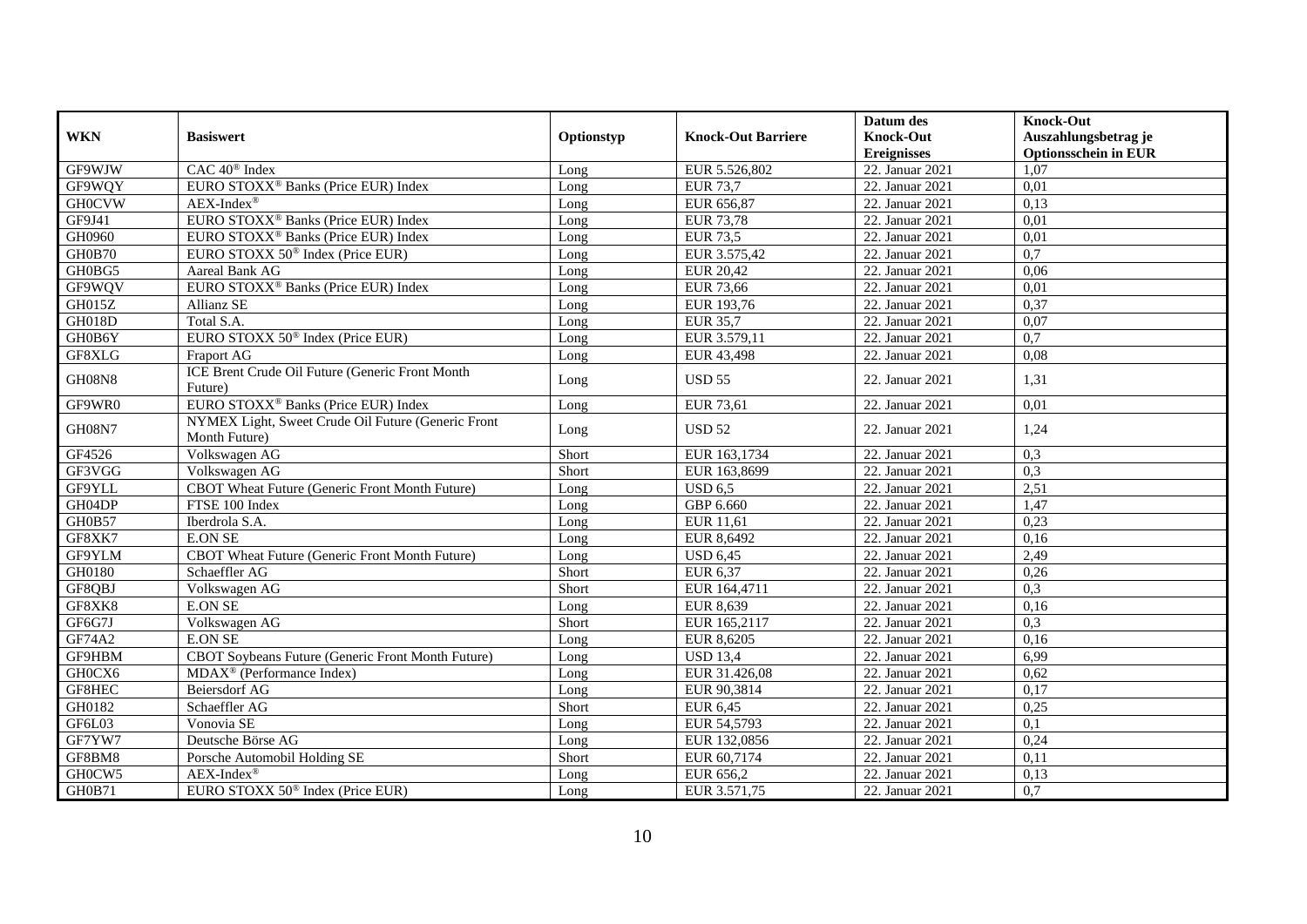|               |                                                    |            |                           | Datum des          | <b>Knock-Out</b>            |
|---------------|----------------------------------------------------|------------|---------------------------|--------------------|-----------------------------|
| <b>WKN</b>    | <b>Basiswert</b>                                   | Optionstyp | <b>Knock-Out Barriere</b> | <b>Knock-Out</b>   | Auszahlungsbetrag je        |
|               |                                                    |            |                           | <b>Ereignisses</b> | <b>Optionsschein in EUR</b> |
| <b>GH098B</b> | adidas AG                                          | Long       | EUR 280,43                | 22. Januar 2021    | 0,55                        |
| GF9WJP        | CAC 40 <sup>®</sup> Index                          | Long       | EUR 5.516,976             | 22. Januar 2021    | 1,07                        |
| GF61BT        | <b>E.ON SE</b>                                     | Long       | EUR 8,6105                | 22. Januar 2021    | 0,16                        |
| GF8OC8        | Volkswagen AG                                      | Short      | EUR 166,378               | 22. Januar 2021    | 0,31                        |
| GF8QA2        | Volkswagen AG                                      | Short      | EUR 168,9303              | 22. Januar 2021    | 0,31                        |
| <b>GH0BHD</b> | Koninklijke Ahold Delhaize N.V.                    | Long       | EUR 23,52                 | 22. Januar 2021    | 0,05                        |
| GH0B8X        | ThyssenKrupp AG                                    | Long       | <b>EUR 9,48</b>           | 22. Januar 2021    | 0,45                        |
| GH0BF5        | <b>AIXTRON SE</b>                                  | Short      | EUR 16,08                 | 22. Januar 2021    | 0,84                        |
|               | NYMEX Light, Sweet Crude Oil Future (Generic Front |            |                           |                    |                             |
| GF9T1V        | Month Future)                                      | Long       | <b>USD 51,5</b>           | 22. Januar 2021    | 1,2                         |
| GF4D26        | Siemens AG                                         | Short      | EUR 131,7329              | 22. Januar 2021    | 0,24                        |
| <b>GH0D0M</b> | <b>AIXTRON SE</b>                                  | Short      | EUR 16,15                 | 22. Januar 2021    | 0,85                        |
| GF8E6U        | Daimler AG                                         | Short      | EUR 59,837                | 22. Januar 2021    | 0,17                        |
| GF9YWS        | Citigroup Inc.                                     | Long       | <b>USD 61,03</b>          | 22. Januar 2021    | 0,09                        |
| GH08ZW        | <b>Barrick Gold Corporation</b>                    | Long       | <b>USD 22,94</b>          | 22. Januar 2021    | 0,54                        |
| <b>GH0CUG</b> | AT&T Inc.                                          | Long       | <b>USD 28,67</b>          | 22. Januar 2021    | 0,05                        |
| GH0D4C        | Adobe Inc.                                         | Short      | <b>USD 471,28</b>         | 22. Januar 2021    | 1,2                         |
| GH0B7W        | <b>Chevron Corporation</b>                         | $L$ ong    | <b>USD 89,89</b>          | 22. Januar 2021    | 0,14                        |
| GH0CT4        | AT&T Inc.                                          | Long       | <b>USD 28,85</b>          | 22. Januar 2021    | 0,05                        |
| GH0D4G        | Adobe Inc.                                         | Short      | <b>USD 475,84</b>         | 22. Januar 2021    | 1,21                        |
| GF3KKF        | Microsoft Corporation                              | Short      | <b>USD 226,5427</b>       | 22. Januar 2021    | 0,35                        |
| GH0B7E        | Chevron Corporation                                | Long       | <b>USD 90,64</b>          | 22. Januar 2021    | 0,15                        |
| GH08ZT        | <b>Barrick Gold Corporation</b>                    | Long       | <b>USD 23,06</b>          | 22. Januar 2021    | 0,55                        |
| GH0D48        | Adobe Inc.                                         | Short      | <b>USD 473,56</b>         | 22. Januar 2021    | 1,2                         |
| <b>GHOCTA</b> | Twitter, Inc.                                      | Long       | <b>USD 46.9</b>           | 22. Januar 2021    | 0,18                        |
| <b>GH0BDK</b> | Autodesk, Inc.                                     | Long       | <b>USD 303,74</b>         | 22. Januar 2021    | 0.96                        |
| GH0D4R        | The Boeing Company                                 | Long       | <b>USD 207,96</b>         | 22. Januar 2021    | 0,05                        |
| GF8XRH        | Microsoft Corporation                              | Short      | <b>USD 227,479</b>        | 22. Januar 2021    | 0,35                        |
| <b>GH0CZG</b> | S&P 500® Index                                     | Long       | USD 3.836,61              | 22. Januar 2021    | 0,62                        |
| GH0D49        | The Boeing Company                                 | Long       | <b>USD 210,15</b>         | 22. Januar 2021    | 0,05                        |
| GH0D5T        | Applied Materials, Inc.                            | Short      | <b>USD 108,35</b>         | 22. Januar 2021    | 0,37                        |
| GH0D4A        | The Boeing Company                                 | Long       | <b>USD 209,06</b>         | 22. Januar 2021    | 0,05                        |
| GH0D5U        | Applied Materials, Inc.                            | Short      | <b>USD 109.53</b>         | 22. Januar 2021    | 0,38                        |
| GF91NW        | <b>Microsoft Corporation</b>                       | Short      | <b>USD 228,5185</b>       | 22. Januar 2021    | 0,35                        |
| GH0D4J        | American Express Company                           | Long       | <b>USD 127,64</b>         | 22. Januar 2021    | 0,21                        |
| GH0BH0        | AbbVie Inc.                                        | Long       | <b>USD 110,26</b>         | 22. Januar 2021    | 0,26                        |
| GH0D6L        | Amazon.com, Inc.                                   | Short      | USD 3.287,39              | 22. Januar 2021    | 0,84                        |
| GH0D6M        | Amazon.com, Inc.                                   | Short      | USD 3.271,64              | 22. Januar 2021    | 0,83                        |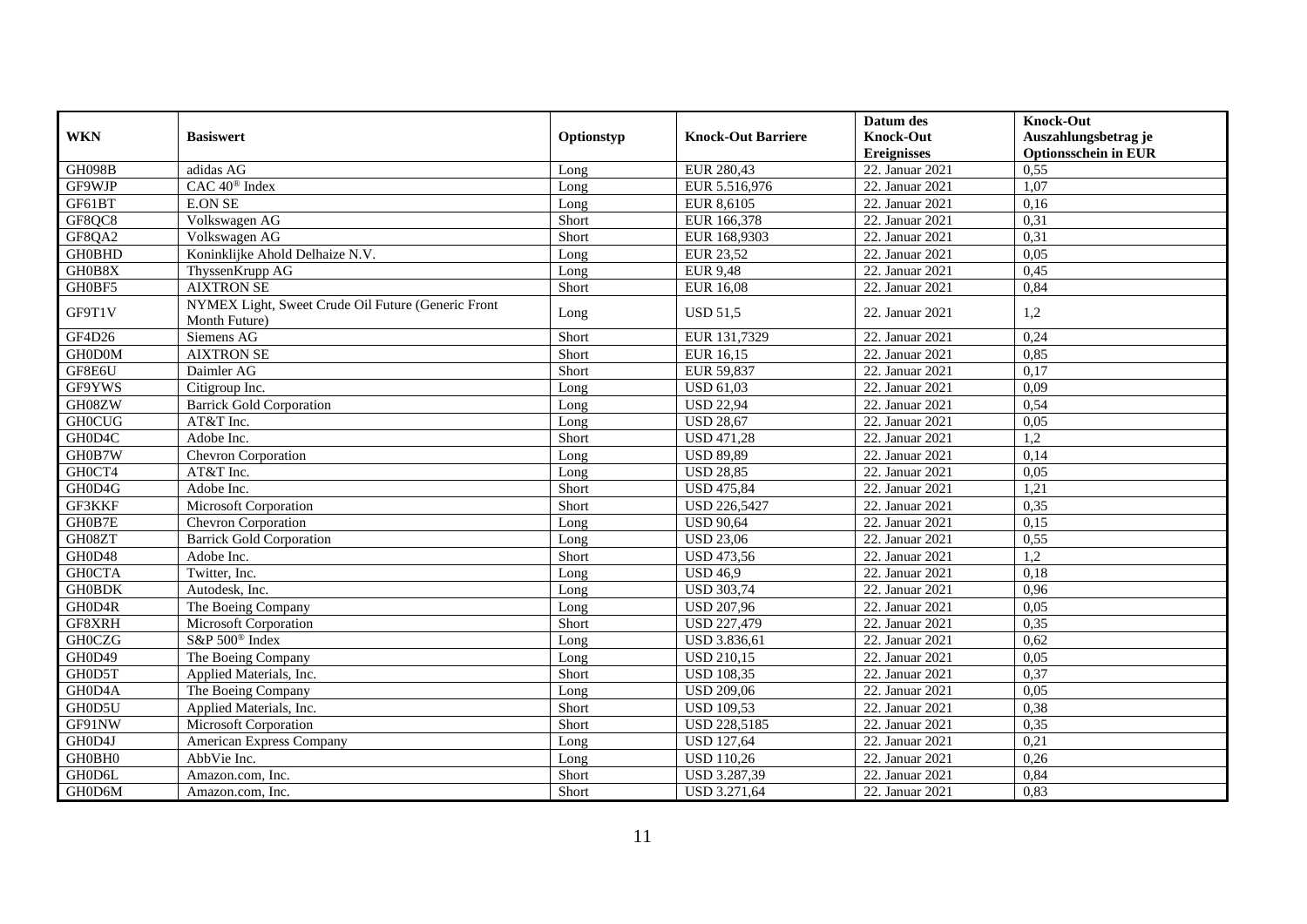|               |                                                   |            |                           | Datum des          | <b>Knock-Out</b>            |
|---------------|---------------------------------------------------|------------|---------------------------|--------------------|-----------------------------|
| <b>WKN</b>    | <b>Basiswert</b>                                  | Optionstyp | <b>Knock-Out Barriere</b> | <b>Knock-Out</b>   | Auszahlungsbetrag je        |
|               |                                                   |            |                           | <b>Ereignisses</b> | <b>Optionsschein in EUR</b> |
| GH0BH1        | AbbVie Inc.                                       | Long       | <b>USD 109,64</b>         | 22. Januar 2021    | 0,26                        |
| GH0D6N        | Amazon.com. Inc.                                  | Short      | <b>USD 3.303,06</b>       | 22. Januar 2021    | 0,84                        |
| <b>GHODOL</b> | AbbVie Inc.                                       | Long       | <b>USD 111,64</b>         | 22. Januar 2021    | 0,27                        |
| GH0D6H        | Amazon.com, Inc.                                  | Short      | <b>USD 3.255,92</b>       | 22. Januar 2021    | 0,83                        |
| GF91NU        | Microsoft Corporation                             | Short      | USD 228,1564              | 22. Januar 2021    | 0,35                        |
| GH0D54        | <b>Bank of America Corporation</b>                | Long       | <b>USD 31,78</b>          | 22. Januar 2021    | 0,05                        |
| GF91NV        | Microsoft Corporation                             | Short      | <b>USD 227,0601</b>       | 22. Januar 2021    | 0,35                        |
| GH0D4Z        | <b>Bank of America Corporation</b>                | Long       | <b>USD 31,39</b>          | 22. Januar 2021    | 0,05                        |
| GH0CS9        | CME Group Inc.                                    | Long       | <b>USD 185,27</b>         | 22. Januar 2021    | 0,3                         |
| GH0D5A        | <b>Bank of America Corporation</b>                | Long       | <b>USD 32,17</b>          | 22. Januar 2021    | 0,05                        |
| GH0CU9        | CME Group Inc.                                    | Long       | <b>USD 186,91</b>         | 22. Januar 2021    | 0,3                         |
| <b>GHOCSD</b> | CME Group Inc.                                    | Long       | <b>USD 188,55</b>         | 22. Januar 2021    | 0,3                         |
| <b>GH0CUH</b> | CME Group Inc.                                    | Long       | <b>USD 190,18</b>         | 22. Januar 2021    | 0,31                        |
| GF4Z7F        | Microsoft Corporation                             | Short      | <b>USD 228,8667</b>       | 22. Januar 2021    | 0,35                        |
| GF91NX        | Microsoft Corporation                             | Short      | <b>USD 229,6148</b>       | 22. Januar 2021    | 0,35                        |
| GH0D6D        | Amazon.com, Inc.                                  | Short      | <b>USD 3.318,78</b>       | 22. Januar 2021    | 0,84                        |
| <b>GH040Q</b> | PayPal Holdings, Inc.                             | Short      | <b>USD 251,72</b>         | 22. Januar 2021    | 0,63                        |
| GF9Z1B        | Nordex SE                                         | Short      | $\overline{EUR}$ 26,1     | 22. Januar 2021    | 1,35                        |
| GH0B4Z        | Delivery Hero AG                                  | Short      | EUR 136,92                | 22. Januar 2021    | 0,87                        |
| GH040Z        | PayPal Holdings, Inc.                             | Short      | <b>USD 252,89</b>         | 22. Januar 2021    | 0,64                        |
| GF8T8J        | Intuitive Surgical, Inc.                          | Long       | USD 762,2259              | 22. Januar 2021    | 0,17                        |
| <b>GHOCZJ</b> | S&P 500 <sup>®</sup> Index                        | Long       | USD 3.832,69              | 22. Januar 2021    | 0,62                        |
| <b>GH0BDP</b> | Autodesk, Inc.                                    | Long       | <b>USD 302,11</b>         | 22. Januar 2021    | 0,95                        |
| GH040Y        | PayPal Holdings, Inc.                             | Short      | <b>USD 254,06</b>         | 22. Januar 2021    | 0,64                        |
| GF5UTS        | <b>AIXTRON SE</b>                                 | Short      | EUR 16,2612               | 22. Januar 2021    | 0,82                        |
| <b>GH0BDC</b> | Autodesk, Inc.                                    | Long       | <b>USD 300,48</b>         | 22. Januar 2021    | 0,95                        |
| GF7P9U        | Münchener Rückversicherungs-Gesellschaft AG       | Long       | EUR 229,1388              | 22. Januar 2021    | 0,42                        |
| GH0BG7        | Aareal Bank AG                                    | Long       | EUR 20,23                 | 22. Januar 2021    | 0,06                        |
| GH0D0G        | <b>AIXTRON SE</b>                                 | Short      | EUR 16,32                 | 22. Januar 2021    | 0,86                        |
| GF6L6W        | Münchener Rückversicherungs-Gesellschaft AG       | Long       | EUR 228,5096              | 22. Januar 2021    | 0,42                        |
| GF9HBN        | CBOT Soybeans Future (Generic Front Month Future) | Long       | <b>USD 13,35</b>          | 22. Januar 2021    | 6,97                        |
| GF9W71        | CBOT Wheat Future (Generic Front Month Future)    | Long       | <b>USD 6,4</b>            | 22. Januar 2021    | 2,46                        |
| GF9WEG        | AtoS                                              | Long       | EUR 63,5                  | 22. Januar 2021    | 0,18                        |
| GF9E5V        | CBOT Soybeans Future (Generic Front Month Future) | Long       | <b>USD 13.3</b>           | 22. Januar 2021    | 6,92                        |
| GF9TPJ        | Apple Inc.                                        | Short      | <b>USD 137,79</b>         | 22. Januar 2021    | 0,34                        |
| GH0CV9        | Deutsche Bank AG                                  | Long       | <b>EUR 8,9</b>            | 22. Januar 2021    | 0,34                        |
| GF9E5W        | CBOT Soybeans Future (Generic Front Month Future) | Long       | <b>USD 13,25</b>          | 22. Januar 2021    | 6,89                        |
| GH0BD9        | Autodesk, Inc.                                    | Long       | <b>USD 298,85</b>         | 22. Januar 2021    | 0,94                        |